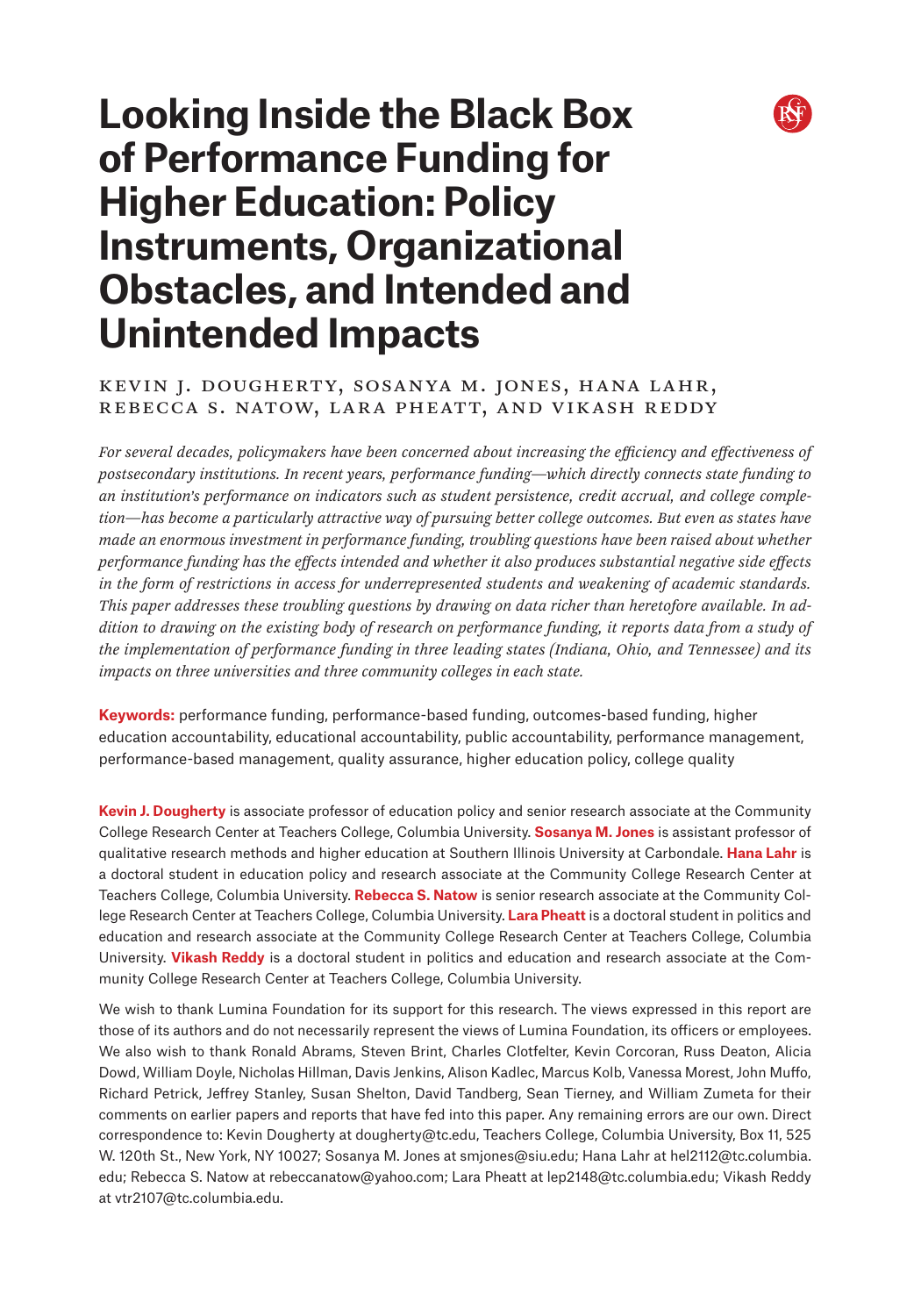For several decades, policymakers have been concerned about increasing the efficiency and effectiveness of postsecondary institutions. In recent years, performance funding—which directly connects state funding to an institution's performance on indicators such as student persistence, credit accrual, and college completion—has become a particularly attractive way of pursuing better college outcomes (Burke 2002; Burke and Associates 2005; Complete College America 2013; Dougherty and Natow 2015; Harnisch 2011; Lumina Foundation 2009; Jones 2013; Reindl and Jones 2012; Reindl and Reyna 2011; Zumeta and Kinne 2011). As of November 2015, thirty-three states have implemented performance funding programs, with several more states planning to start one within the next few years (Dougherty and Natow 2015; National Conference of State Legislatures 2015). But even as states have made an enormous investment in performance funding, troubling questions have been raised about whether performance funding has the effects intended and whether it also produces substantial negative side effects in the form of restrictions in access for underrepresented students and weakening of academic standards (Dougherty and Reddy 2013).

This paper addresses these troubling questions by drawing on data richer than heretofore available. In addition to drawing on the existing body of research on performance funding, it reports data from a study of the implementation of performance funding in three leading states (Indiana, Ohio, and Tennessee) and its impacts on three universities and three community colleges in each state (Dougherty et al. 2014b; Dougherty et al., forthcoming).

# Conceptualizing the Nature and Process of Performance Funding

The goal of perform funding is to improve college and university performance, especially with regard to student outcomes such as persistence, completion of developmental (remedial) education and key college-level courses, accrual of course credits, degree completion, transfer, and job placement. These outcomes often constitute the indicators that performance funding programs use to allocate higher education appropriations.

Two kinds of performance funding programs can be usefully distinguished (Dougherty and Natow 2015; Dougherty and Reddy 2013; Snyder 2011, 2015). Performance funding 1.0 (PF 1.0) takes the form of a bonus, over and above regular state funding for higher education. The typical size of this bonus is between 1 and 5 percent of state funding (Burke 2002; Dougherty and Reddy 2013). Tennessee established its PF 1.0 program in 1979 (the first in the nation), and it exists to this day. Ohio did so in 1995 and 1997 (with the introduction of the Performance and Success Challenges), and Indiana in 2007 (Dougherty and Natow 2015; Dougherty and Reddy 2013). Performance funding 2.0 (PF 2.0) programs differ from PF 1.0 in that performance funding no longer takes the form of a bonus but rather is part and parcel of the regular state base funding for higher education. Often as well, the proportion of state appropriations funding for higher education tied to performance metrics can be much higher, as high as 80 to 90 percent in Ohio and Tennessee. Indiana and Ohio established PF 2.0 programs in 2009, followed by Tennessee in 2010 (Dougherty and Natow 2015; Dougherty and Reddy 2013).<sup>1</sup>

To understand how performance funding has operated, we draw on various research literatures. These include research on performance funding (see Burke 2002; Burke and Associates 2005; Dougherty and Reddy 2013), performance management in government (see Heinrich and Marschke 2010; Moynihan 2008), organizational learning (see Argyris and Schön 1996; Dowd and Tong 2007; Witham and Bensimon 2012), implementation theory and principal-agent theory (see Honig 2006; Lane and Kivisto 2008), and organizational change theory in higher education (see Kezar 2012).

Performance funding policies embody "theories of action" (Argyris and Schön 1996) involving causal sequences by which desired outcomes will be produced. These sequences typically involve specific "policy instruments"

**1.** Unlike the other two states, Tennessee did not discontinue its earlier PF 1.0 program. It now operates both types of programs.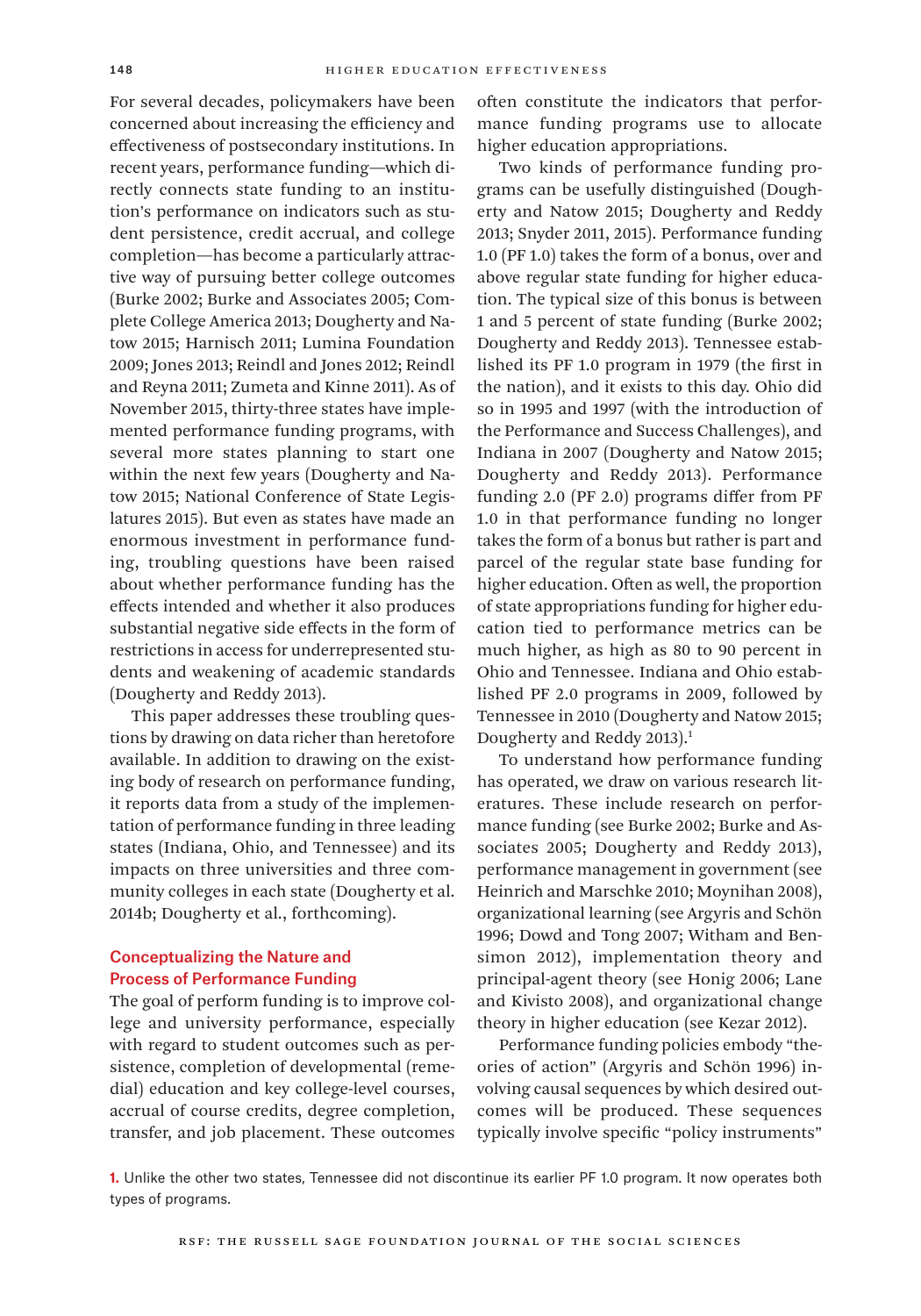or "mechanisms that translate substantive policy goals into concrete actions" (McDonnell and Elmore 1987, 134). The theory of action typically laid out by advocates of performance funding is that performance funding will stimulate institutional changes in academic and student-service policies, programs, and practices that in turn will result in improved student outcomes. Typically, policymakers do not specify particular institutional changes (Dougherty et al. 2014a). The main policy instrument considered by performance funding advocates is providing financial incentives that mimic the profits for businesses (Dougherty et al. 2014a; also see Burke and Associates 2005, 304; Dougherty and Reddy 2013; Massy 2011). Applied to higher education institutions, this financial incentives theory of action—which is akin to resource-dependence theory (Pfeffer and Salancik 1978)—holds that the institutions are revenue maximizers and will make a strong effort to improve their performance if the amount of funding involved is significant enough (Burke 2002, 266–72; Dougherty et al. 2014a). This policy instrument also flows from principal-agent theory, which stresses that there is often a misalignment between the interests of principals and their agents (Lane and Kivisto 2008). Monetary incentives flowing from the principals (the state) therefore become a device to bring the interests of the agents (college officials) into better alignment with those of the principals.

Despite the emphasis on financial incentives, advocates of performance funding programs have also considered other policy instruments. One is providing information to college officials and faculty about the goals and intended methods of performance funding as a means to to catalyze institutional change; the aim is to persuade colleges of the importance of improved student outcomes (Dougherty et al. 2014a; Dougherty and Reddy 2013; Massy 2011; Reddy et al. 2014; see also Anderson 2014; Ewell 1999; Rutschow et al. 2011). The idea is that once college and university personnel are convinced that a goal is socially valued and legitimate, they will modify their behavior. This instrument parallels the soft side of *coercive isomorphism*, which may manifest itself as pressure from governmental

mandates and societal expectations (DiMaggio and Powell 1991).

Another instrument takes the form of making colleges aware of their student outcomes, particularly in comparison with other colleges. The aim is to mobilize feelings of pride and status striving (Burke and Associates 2005; Dougherty et al. 2014a; Dougherty and Reddy 2013; see also Baldwin et al. 2011; Dowd and Tong 2007; Witham and Bensimon 2012).

Advocates of performance funding have given little attention to another important policy instrument: building up the capacity of colleges to respond to the demands of performance funding, particularly through effective organizational learning in which they examine areas of substandard performance, devise new ways to improve that performance, and evaluate the effectiveness of those methods (Reddy et al. 2014; see also Jenkins 2011; Kerrigan 2010; Kezar 2005; McDonnell and Elmore 1987; Witham and Bensimon 2012). However, we examine the degree to which states have actually used this instrument as part of their performance funding programs, because capacity building has been a major feature of several recent high profile, foundation-sponsored initiatives to improve community college performance, including Achieving the Dream and Completion by Design (Nodine, Venezia, and Bracco 2011; Rutschow et al. 2011). Both programs have featured offering colleges "coaches" who work with senior administrators and institutional researchers to improve their analysis of student outcomes and decide on institutional changes to improve outcomes.

Changes in colleges' revenues from the state, in their awareness of the state's priorities and of their performance in relation to those priorities, and in their organizational capacities can be termed the immediate impacts of performance funding. To be effective, these impacts must in turn stimulate intermediate institutional changes involving changes to institutional policies, programs, and practices that will presumably lead to the ultimate impacts policymakers seek, such as more graduates or increased rates of job placement (Dougherty and Reddy 2013).

We also need to consider the unintended impacts of and frequent obstacles to perfor-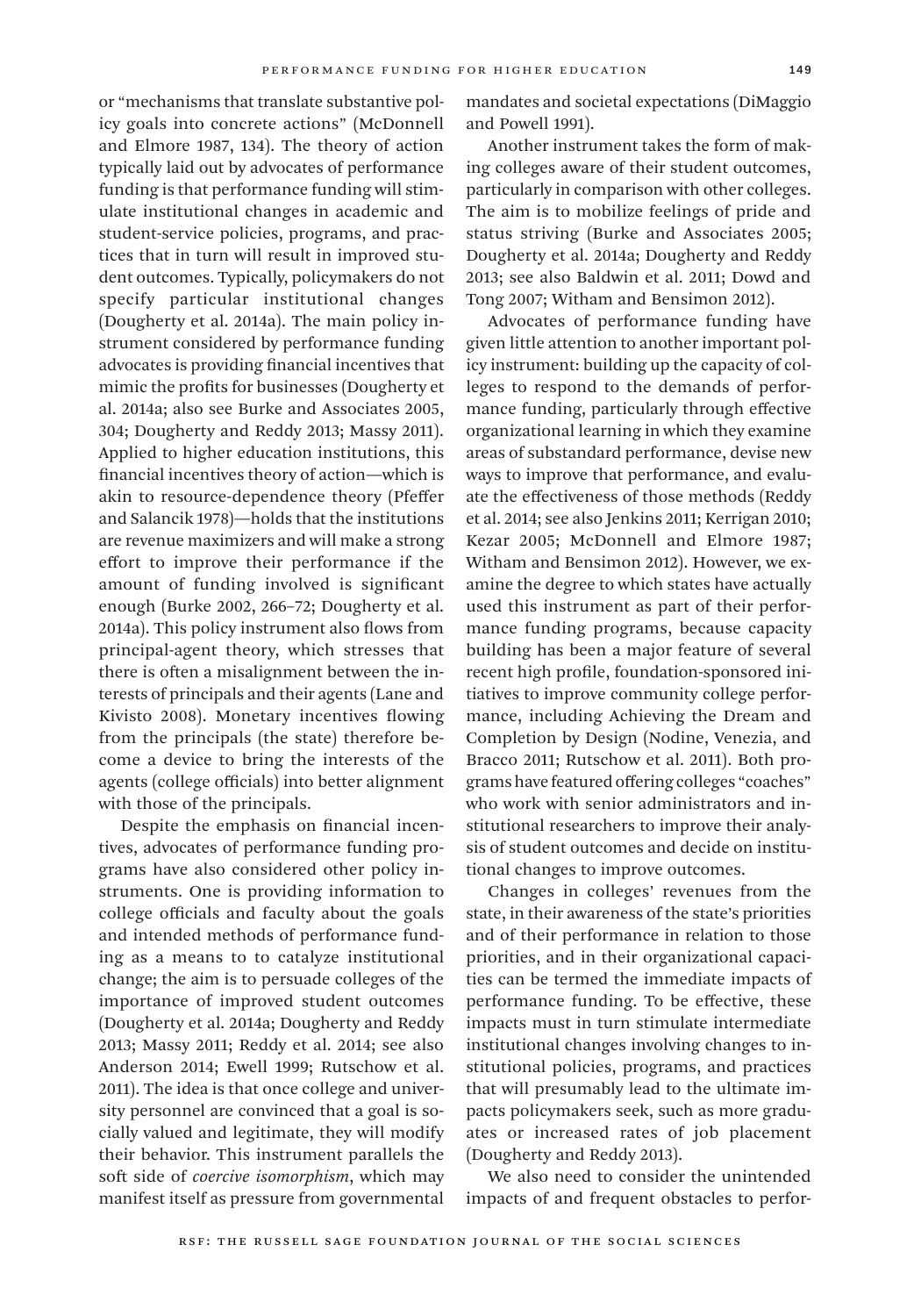mance funding (Dougherty and Reddy 2013; Lahr et al. 2014; Pheatt et al. 2014; see also Heinrich and Marschke 2010; Moynihan 2008). Unintended impacts are results that are not intended by the policy creators but that arise as side effects of policy initiatives (Merton 1976). In the case of performance funding, they may include lowering academic standards for enrolled students or narrowing institutional missions to focus on areas rewarded by performance funding (Dougherty and Reddy 2013). Such impacts may arise when public agencies—whether in education, workforce training, health care, or social services—encounter difficulties in easily realizing the intended impacts of performance accountability by using legitimate means and instead resort to less legitimate means, such as lowering service delivery standards or restricting the intake of harder-to-serve clients (Forsythe 2001; Grizzle 2002; Heinrich and Marschke 2010; Moynihan 2008; Radin 2006; Rothstein 2008a, 2008b; also see Merton 1968, 1976; Mica, Peisert, and Winczorek 2012). The obstacles are characteristics of the performance funding program or of the target higher education institutions that impede the ability of institutions to effectively respond to the demands of the performance funding program using legitimate methods. They can take such forms as colleges' lack of organizational capacity to adequately understand their performance problems and develop feasible and effective solutions (Dougherty and Reddy 2013).

#### Research Questions

The analysis in this paper is organized around six main research questions: First, what policy instruments have states used as a part of their performance funding (PF) programs to influence the behavior of institutions? What have been the immediate impacts of those instruments? Second, what deliberative processes have colleges used to determine how to respond to performance funding? Third, how have colleges altered their academic and student services policies, programs, and practices in ways that relate to performance funding goals? Fourth, what have the impacts of performance funding programs been on student outcomes? Fifth, have there been obstacles to securing the impacts intended by PF advocates? Finally, have there been unintended outcomes of PF?

## Research Methods

To answer these questions, we analyzed the performance funding experiences of three states (Indiana, Ohio, and Tennessee) and within each state, three community colleges and three public universities. For data triangulation, we conducted numerous interviews in each of the three states with a diverse range of individuals involved with performance funding. We also analyzed available documentary data, including public agency reports, newspaper articles, institutional websites, and academic research studies (books, journal articles, and doctoral dissertations).

Why Indiana, Ohio, and Tennessee? These three states are leaders in performance funding—particularly PF 2.0—but otherwise differ substantially in the histories of their performance funding programs and in their political and socioeconomic structures, as table 1 shows.

In terms of policy history, Tennessee established a performance funding 1.0 program in 1979, the first state to do so. Ohio first adopted it much later, in 1995, Indiana later still, in 2007. In 2009, Indiana and Ohio adopted new PF 2.0 programs, and Tennessee followed in 2010 (Dougherty and Natow 2015; Dougherty and Reddy 2013). The Ohio and Tennessee PF 2.0 programs tie a much larger proportion of state appropriations for higher education to performance indicators than Indiana does: 80 to 90 percent as compared with 6 percent in Indiana.

The states also differ in the degree of centralization of their public governance systems for higher education. All but one of Indiana's community college campuses operate under a single governing board (Ivy Tech), and its university campuses operate under five governing boards.2 At the other extreme, in Ohio, all twenty-three of the community colleges and all

**2.** The Ivy Tech system in Indiana operates as a single community college, with the separate campuses reporting to a Central Office. Only one public two-year college—Vincennes University—is not part of the Ivy Tech system.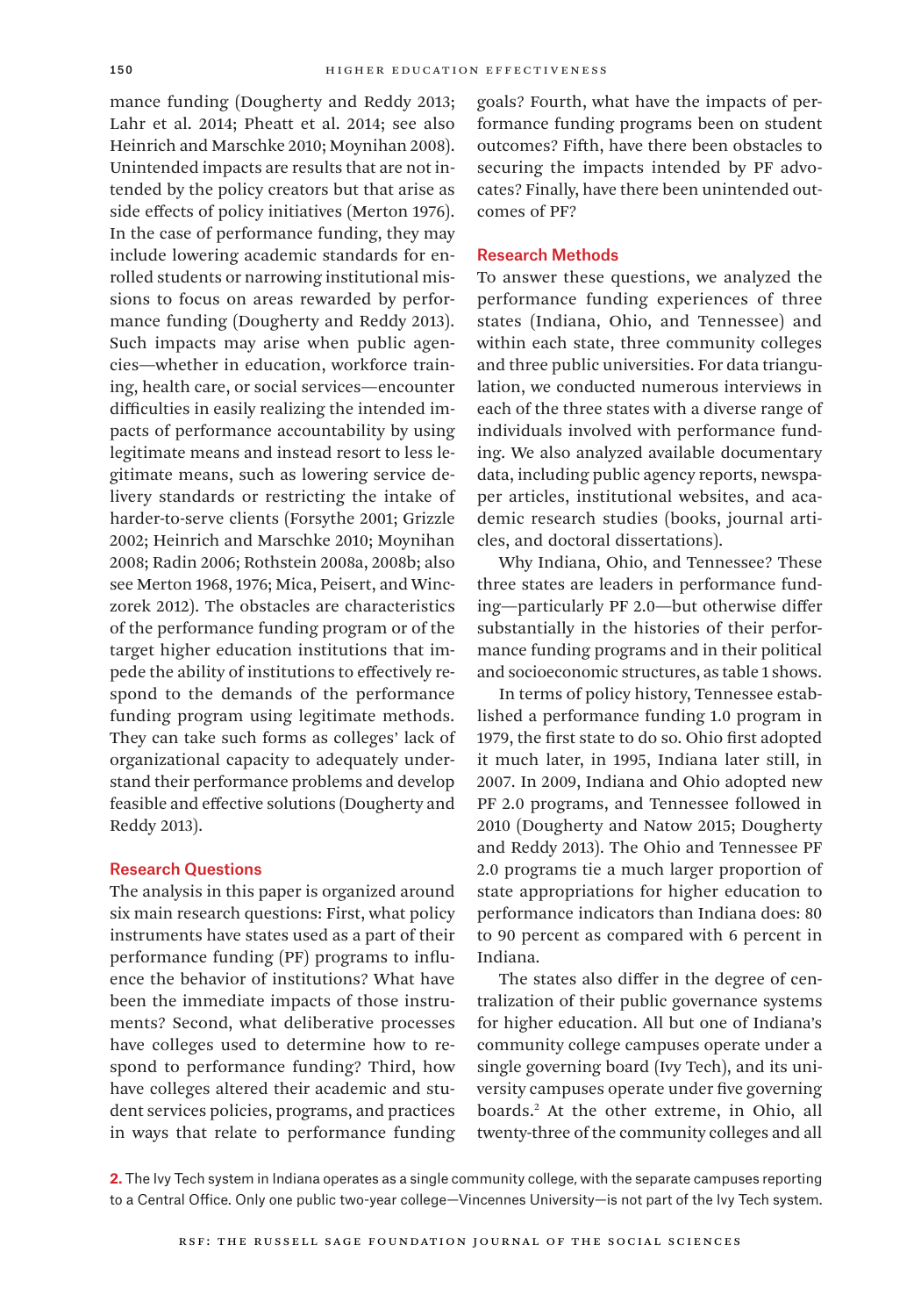#### **Table 1.** Programmatic, Political, Social, and Economic Characteristics of the Case Study States

| <b>State Characteristic</b>                                                                        | Indiana                                                         | Ohio                                                                                                          | <b>Tennessee</b>                                                                                                                                                 |  |  |
|----------------------------------------------------------------------------------------------------|-----------------------------------------------------------------|---------------------------------------------------------------------------------------------------------------|------------------------------------------------------------------------------------------------------------------------------------------------------------------|--|--|
| 1. Year performance funding was established <sup>a</sup>                                           |                                                                 |                                                                                                               |                                                                                                                                                                  |  |  |
| 1.0 program                                                                                        | 2007                                                            | 1995                                                                                                          | 1979                                                                                                                                                             |  |  |
| 2.0 program                                                                                        | 2009                                                            | 2009                                                                                                          | 2010                                                                                                                                                             |  |  |
| 2. Sectors of public higher education<br>covered by the state's performance<br>funding 2.0 program | Universities and<br>community<br>colleges                       | Universities and<br>community colleges                                                                        | Universities and community<br>colleges                                                                                                                           |  |  |
| 3. Proportion of state appropriations<br>based on performance funding 2.0<br><b>indicators</b>     | 6% of higher<br>education<br>funding (fiscal<br>year 2013-2014) | 80% of funding for<br>universities and 50% of<br>funding for community<br>colleges (fiscal year<br>2013-2014) | Approximately 85 to 90% of state<br>higher education appropriations;<br>the remainder is accounted for<br>by utilities, major equipment, and<br>similar expenses |  |  |
| 4. State's higher education governance structure at the time performance funding 2.0 was adopted   |                                                                 |                                                                                                               |                                                                                                                                                                  |  |  |
| Coordinating board for all public higher<br>education in the state                                 | X                                                               | X                                                                                                             | X                                                                                                                                                                |  |  |
| Governing boards for each public<br>university or university system in state                       | X                                                               | X                                                                                                             | X (for the five University of<br>Tennessee campuses)<br>X (all public community colleges<br>and universities other than the<br>University of Tennessee)          |  |  |
| Governing board for all community<br>colleges                                                      | X                                                               |                                                                                                               |                                                                                                                                                                  |  |  |
| Governing board for each community<br>college                                                      |                                                                 | X                                                                                                             |                                                                                                                                                                  |  |  |
| 5. State political culture:<br>Proportion in state identifying as<br>conservative (1996-2003)      | 37.9%                                                           | 34.4%                                                                                                         | 39.3%                                                                                                                                                            |  |  |
| 6. Governor's institutional powers on a<br>scale of 1 to 5 (2010)                                  | 3.25                                                            | 3.75                                                                                                          | 2.75                                                                                                                                                             |  |  |
| 7. Professionalism of the legislature<br>(2009)                                                    | 22 <sub>nd</sub>                                                | 5th                                                                                                           | 37th                                                                                                                                                             |  |  |
| 8. Index of party competition (2007-2011)                                                          | 0.871                                                           | 0.926                                                                                                         | 0.913                                                                                                                                                            |  |  |
| 9. State's population as of 2010                                                                   | 6,484,000                                                       | 11,537,000                                                                                                    | 6,346,000                                                                                                                                                        |  |  |
| 10. State's per capita personal income<br>as of 2010                                               | \$34,943                                                        | \$36,395                                                                                                      | \$35,307                                                                                                                                                         |  |  |
| 11. Residents over age twenty-four<br>holding at least a bachelor's degree<br>(2009)               | 22.5%                                                           | 24.1%                                                                                                         | 23.0%                                                                                                                                                            |  |  |

*Sources:* Authors' compilation based on Dougherty and Reddy 2013 (rows 1, 2); author interviews (3); McGuinness 2003 and author interviews (4); Erikson, Wright, and McIver 2006 (5); Ferguson 2013 (6); Hamm and Moncrief 2013 (7); Holbrook and La Raja 2013 (8); U.S. Census Bureau 2012 (9–11).

*Notes*: Ferguson applies a five-point scale based on the following six features: the number of executive branch officials separately elected, the tenure potential of the governor, the governor's powers of appointment, the governor's budgetary power, the governor's veto power, and whether the governor's party controls the legislature. The average rating for all fifty states across all of these features is 3.3. Hamm and Moncrief use rankings on Squire's index (based on legislative salary, the amount of permanent staff, and the length of the legislative session). Holbrook and La Raja report the Ranney interparty competition index, with larger numbers meaning more competition, on a 0.5 to 1.0 scale.

aWe chose to focus on the date that performance funding was adopted rather than on a later date of implementation or full phase-in (if applicable), because as of the adoption date, institutions were likely to have been aware that performance funding had been adopted and were probably considering institutional responses by at least that point.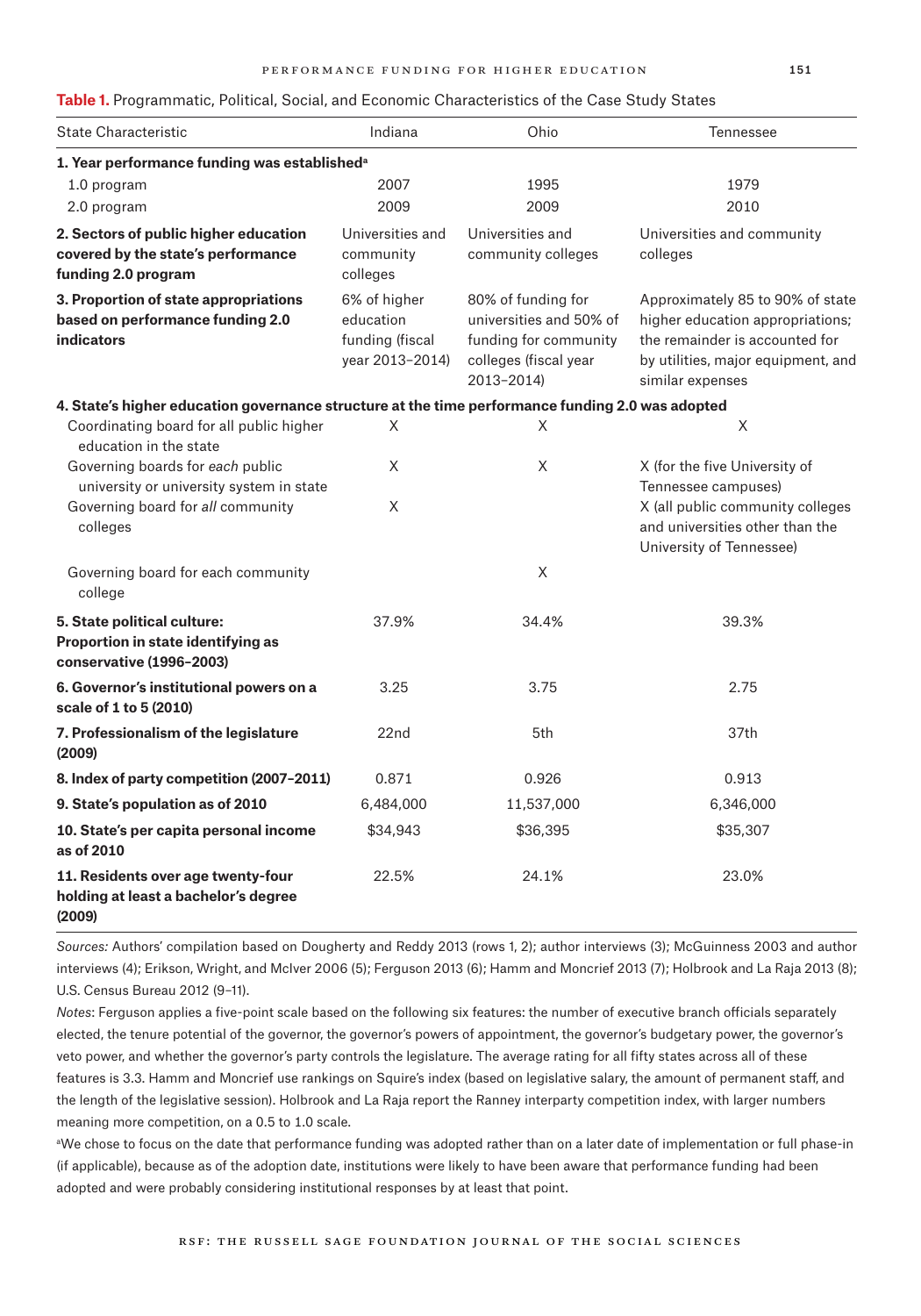thirteen of the university main campuses have their own governing boards (McGuiness 2003).

The states also vary significantly in political culture and structures (Gray, Hanson, and Kousser 2012). Tennessee and Indiana are above average in the conservatism of their electorates, whereas Ohio is very near the national average (Erikson, Wright, and McIver 2006). The three states also differ in the characteristics of their political institutions, with Ohio's governor having more institutional power and its legislature a higher degree of legislative professionalism than Indiana's or Tennessee's (Ferguson 2013; Hamm and Moncrief 2013). Moreover, Ohio and Tennessee tend to have greater political party competition than Indiana (Holbrook and La Raja 2013).

Finally, the states differ considerably in their social characteristics: population, income, and education. Ohio's population is substantially larger, wealthier, and better educated than those of Indiana and Tennessee, as shown in table 1.

## *Which Colleges and Universities?*

This study examines the experiences of eighteen public higher education institutions with performance funding: nine community colleges and nine universities. The community colleges and universities differ in their expected capacity to respond effectively to performance funding. Using data from the Integrated Postsecondary Education Data System (IPEDS) survey of 2011 and other data, expected organizational capacity was measured based on college resources (IPED data on revenues per full-time equivalent student), data-analytic capacity (ratings by two experts in each state), and number of at-risk students (IPEDS data on percentage of students receiving Pell Grants and percentage of minority students). We rated all the community colleges in each state as being in the top, middle, and bottom third on each of these three dimensions, summed the ratings, and picked one college in each state from each third. We have labeled these colleges as having high, medium, or low capacity. We also rated all the public universities in each state along the same dimensions and selected two universities that were high and low in their expected capacity to respond to performance

funding, using the same capacity measure as for the community colleges. We labeled these universities either high 1 or low. For comparison, we also selected a third university in each state that was also high capacity but not a research-intensive institution. We labeled it high 2.

## *Data Collection and Analysis*

We interviewed 261 state officials, state-level political actors, and institutional administrators and faculty at the eighteen institutions (see table 2). We also drew on documentary sources such as public agency reports, newspaper articles, and academic research studies (books, journal articles, and doctoral dissertations) to supplement our findings. At the state level, we interviewed higher education commission officials, gubernatorial advisors, legislators and members of their staff, business leaders, and researchers and consultants. The institutional respondents included senior administrators (the president and the vice presidents reporting to the president), deans and other middle-level academic administrators, nonacademic middle-level administrators such as the director of institutional research, chairs of different departments representing a range of disciplines and degrees of exposure to outside accountability demands, and the chair of the faculty senate. We relied on the department chairs and the chair of the faculty senate to illuminate the range of faculty opinion.

The interviews were semistructured and lasted approximately one to two hours. Although we used a standard protocol, we adapted it to each interviewee and to material that emerged during an interview. Moreover, after conducting a cross-case analysis of our initial community college interviews, we added several questions to the interview protocol we used for our remaining community college and university interviews to better pinpoint certain processes and impacts. All institutions and interviewees were promised confidentiality, and we have masked their identities.

The interviews were transcribed and coded using the Atlas.ti qualitative data analysis software system. We also coded documentary materials if they were in a format that allowed im-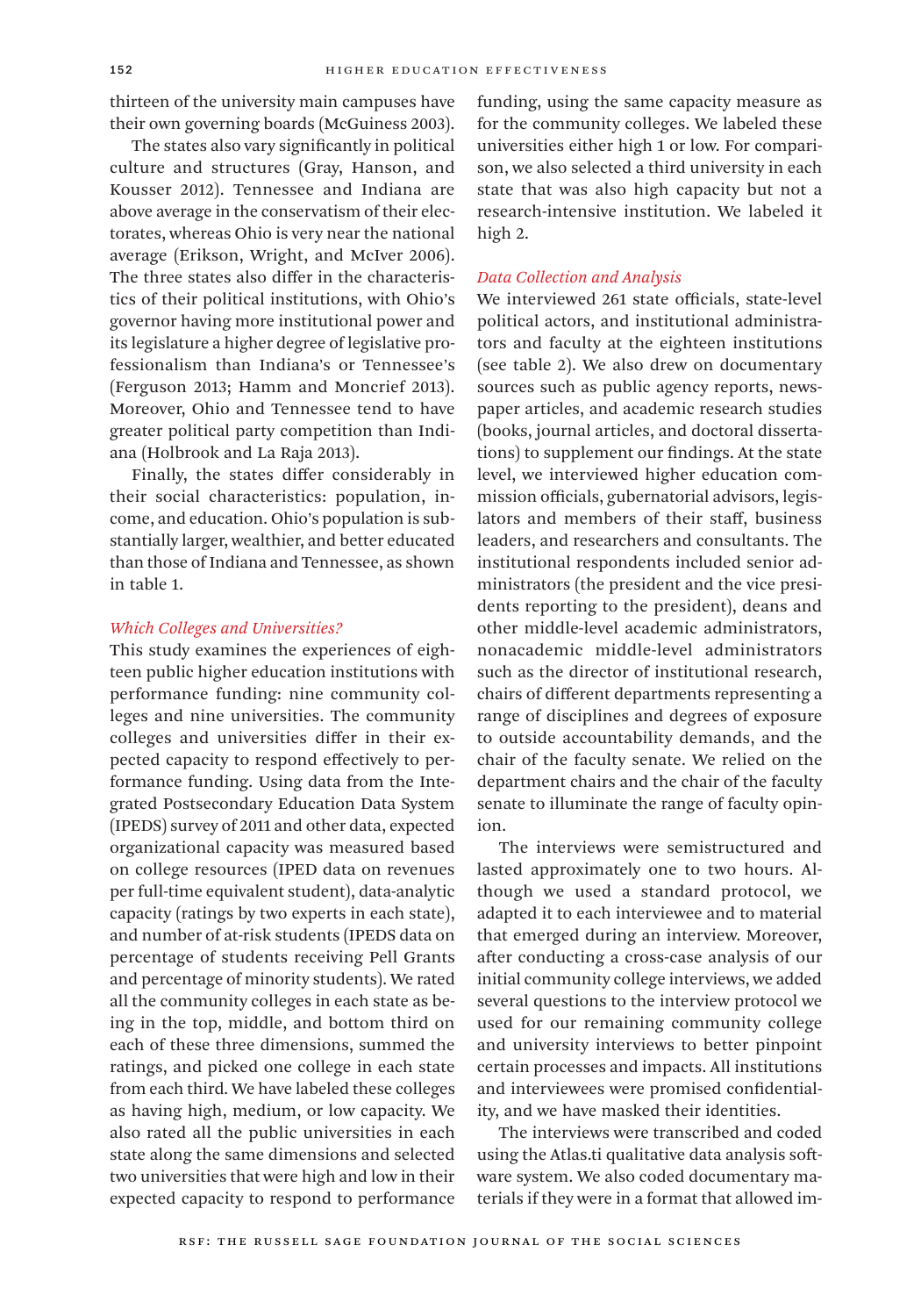#### **Table 2.** Categories of Interviewees

| Category                                | IN | OΗ             | <b>TN</b> |
|-----------------------------------------|----|----------------|-----------|
| <b>State-level officials</b>            |    |                |           |
| State higher education officials        | 3  | 5              | 9         |
| Legislators and staff                   | 4  | 2              | 5         |
| Gubernatorial advisors                  | 1  | $\overline{2}$ | 3         |
| <b>Business leaders</b>                 | 1  | 1              | 0         |
| Other (consultants, researchers, other) | 1  | 1              | 1         |
| Subtotal                                | 10 | 11             | 18        |
| Institutional-level-community colleges  |    |                |           |
| Senior administrators                   | 10 | 16             | 12        |
| Mid-level administrators-nonacademic    | 5  | 4              | 10        |
| Mid-level administrators-academic       | 11 | 5              | 10        |
| Faculty                                 | 8  | 13             | 6         |
| Subtotal                                | 34 | 38             | 38        |
| Institutional-level-universities        |    |                |           |
| Senior administrators                   | 15 | 16             | 11        |
| Mid-level administrators-nonacademic    | 4  | 3              | 9         |
| Mid-level administrators-academic       | 6  | 9              | 6         |
| Faculty                                 | 12 | 13             | 8         |
| Subtotal                                | 37 | 41             | 34        |
| Total                                   | 81 | 90             | 90        |

*Source:* Authors' compilation.

porting it into Atlas. Our coding scheme began with an initial list of "start" or thematic codes drawn from our conceptual framework, but we added and altered codes as necessary as we proceeded with data collection and analysis. New codes were added and existing codes modified as we discovered unexpected patterns in our data during our periodic cross-case analyses of the interviews. To analyze the data, we ran queries in Atlas based on our key coding categories. Using this output, we created analytic tables comparing how different interviewees at different kinds of institutions perceived the implementation and operation of performance funding.

# Policy Instruments and Their Immediate Impacts

We begin by describing the four policy instruments that could be used for performance funding: financial incentives; disseminating information about the goals and methods of performance funding; communicating to colleges

how they are doing on the state performance funding metrics; and building up institutional capacity to respond to performance funding. We analyze how these instruments were used in our three states and what immediate impacts they had on institutions. Our documentary analysis and interviews with campus personnel yield substantial evidence that the first three instruments are all operating and having substantial impact in our three states. Although the financial incentives seemed to have the most impact, it is also clear that the two informational instruments also had important impacts of their own. Little evidence indicates, however, that building up institutional capacity was a significant policy instrument used by those states and that it had much of any impact (for a full analysis, see Dougherty et al., forthcoming; Reddy et al. 2014).

## Financial Incentives

We find evidence that college leaders are following the money and that college personnel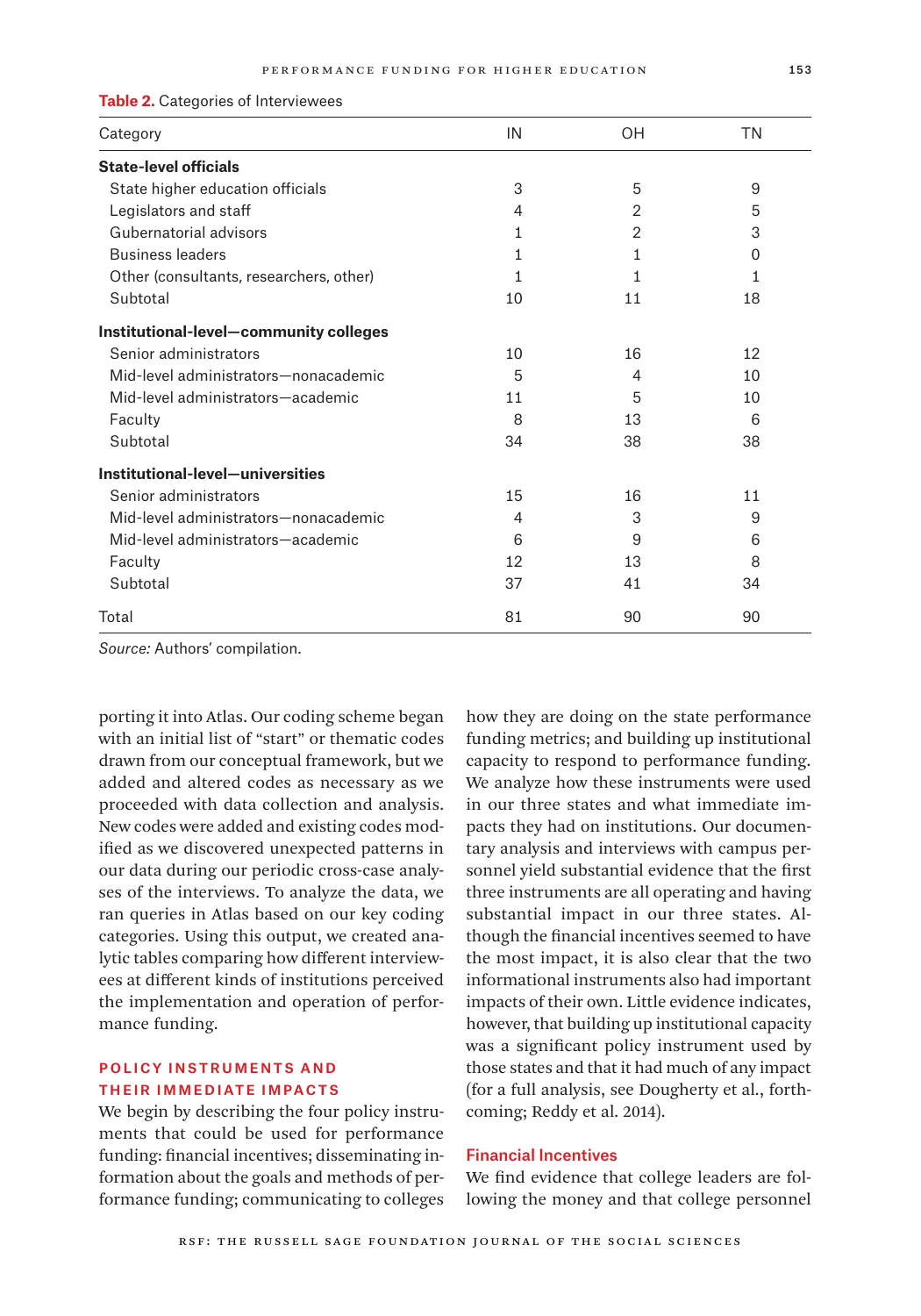further down the institutional hierarchy (such as faculty and mid-level administrators) are aware that student outcomes now impact their institution's bottom line. To be sure, of our 141 institutional respondents who felt comfortable assessing the size of annual budget variations, two-thirds indicated that their state's performance funding program had little to no impact on their college's budget.3 However, most of our institutional respondents also reported that the financial incentives attached to performance funding were having a substantial impact on campus efforts to improve student outcomes. Of the 124 institutional respondents answering this question,<sup>4</sup> half (61) rated the impact as high. A mid-level administrator at a university in Tennessee put it this way:

I think it does have a big impact. And I think it establishes sort of officially that this is the business that we're in, and we always should have been in this business. But now we're going to be funded, and anybody who wants to do anything creative, new, expanding whatever, they are going to have to sort of justify it by the funding that comes with these numbers. So yeah, I mean, I think it's a sea change, at least for us on this campus.

# Disseminating Information on PF Goals and Methods

Disseminating information as to what the state priorities are and just how performance funding is intended to function can further help to align the motivations of policymakers and campus personnel (see Anderson 2014). State actors and institutional personnel in all three states testified to extensive efforts on the part of state higher education officials to communicate the goals and methods of their performance funding programs to local college personnel, either directly from the state or indirectly through senior college administra-

tors. However, we also received many responses indicating that awareness of the programs was quite uneven within institutions. Nearly onefifth (38 of 222) of our respondents stated that they had not received any communication—direct or indirect—from the state on the goals and methods of performance funding. Those reports tended to be concentrated among faculty and middle-level administrators (for similar findings on Washington State, see Jenkins et al. 2012). The main explanations for this lack of awareness involved competing demands on faculty time and attention, lack of faculty involvement in decision-making situations where performance funding was relevant, administrative decisions to hold back information when they felt it was not relevant to faculty, and communications breakdowns. In the end, however, of the 123 institutional respondents who rated the impact of the dissemination of information about program goals and methods on college efforts to improve student outcomes, 46 percent did so as high and 27 percent as medium. For example, a dean at an Indiana community college said this:

They're really letting people know, "This is a serious issue." And again, like I said, it's not all being driven by the fact that its money involved, but there's an awful lot of "It's the right thing to do. This is a serious problem for the country; we need to see what we can do to solve that problem."

# Disseminating Information on Institutional Performance

Our data indicate that state efforts to mold institutional action through provision of information about how the institutions were doing on the state metrics were spottier and had less impact than their efforts to disseminate information about state goals. More than a third (79 of 221) of our institutional respondents said

**3.** Several factors mitigated against a big financial impact: the use of three-year rolling averages rather than annual statistics; hold-harmless provisions in the first few years of the programs that limited their impact; the declining state share of total institutional revenues and concomitant rise in the tuition share of revenues; andin Indiana and in Ohio for community colleges until recently—the small proportion of state funding driven by performance indicators (for more detail, see Reddy et al. 2014).

**4.** This represented 56 percent of our institutional respondents. This number was kept down in good part by the fact that we did not begin asking this question until after our first round of interviews in Ohio and Tennessee.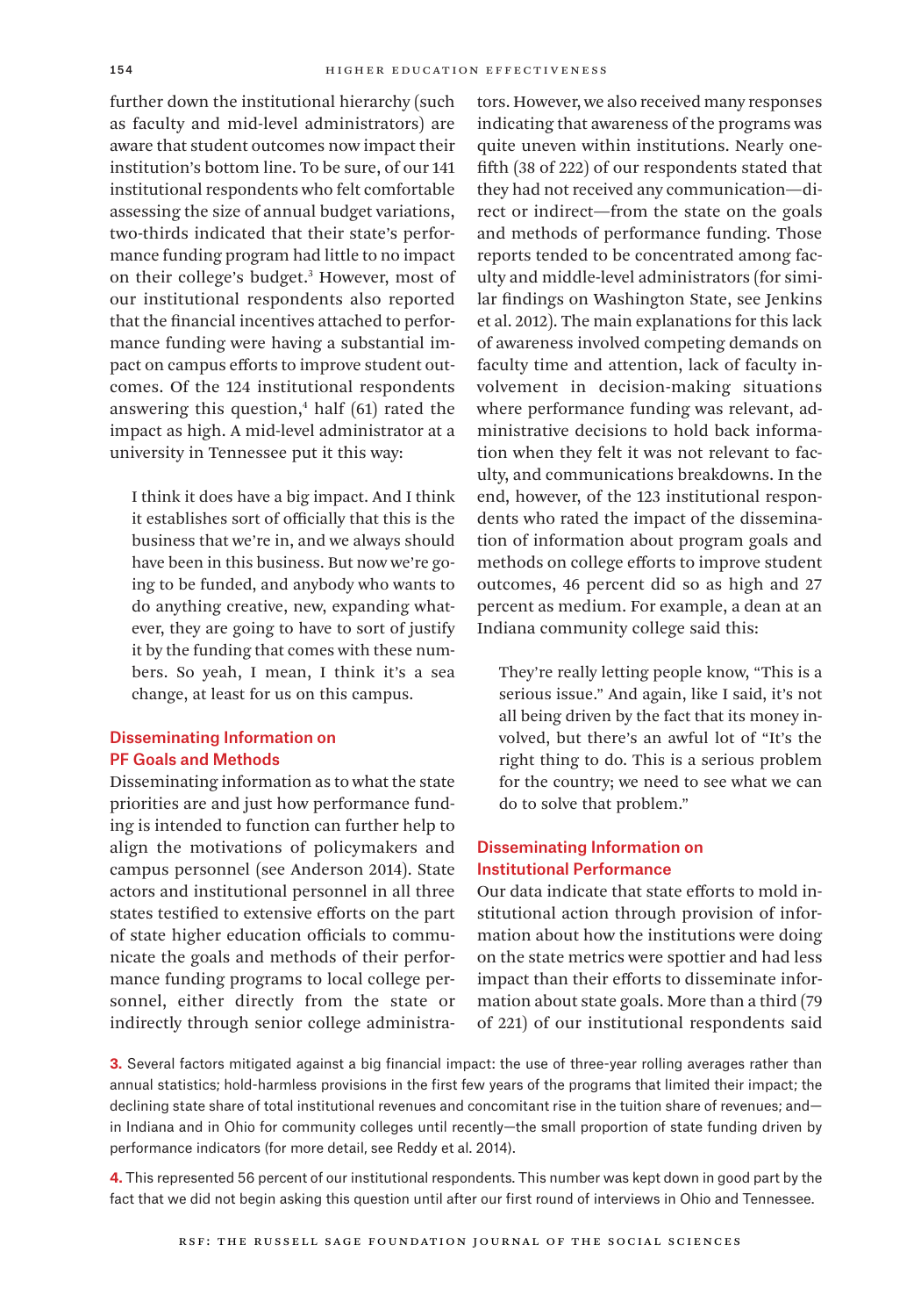there was no communication, direct or indirect, from the state. Moreover, a large proportion did not respond when we asked them what impact state communication may have had on institutional efforts to improve student outcomes. Still, the impact of information about institutional performance could be considerable. Of the 101 who responded, 51 percent rated the impact as high and 27 percent as medium. A senior administrator of an Ohio university described the ability of performance funding programs to induce status-competition between institutions:

I'd say the financial impact was completely overshadowed by these other features about this university's reputation and where it really wanted to focus and maintain its status, relative to the other public institutions in the state as well as some of the private schools with whom we know we compete for similar students.

#### Building Up Organizational Capacity

We find little evidence that building organizational capacity—to collect and analyze data on student outcomes, devise and fund interventions to improve them, and evaluate those interventions—was an important policy instrument in implementing performance funding. To be sure, the state officials we interviewed did mention some efforts to build up the capacity of colleges, such as Ohio's building of a state data infrastructure that would make it easier for colleges to analyze data and Tennessee hosting two-day College Completion Academies at which participating institutions could learn about institutional practices to improve student outcomes (Dougherty et al. 2014a). Still, among the 173 institutional respondents who rated the extent of state effort to build up institutional capacity, 95 percent rated it as low or nonexistent. A mid-level Tennessee university administrator observed:

I just think the state is saying, "It's up to you to find efficiencies, and it's up to you to do what you need to do to increase outcomes. And if you do a good job, we're going to give you more money." But they didn't [give] any

kind of seed money to start any of these new things.

This weak state effort to build up the capacity of colleges to collect and analyze data on student outcomes, determine effective ways to improve them, pay the cost of those interventions, and evaluate their effectiveness is important. It contributes to one of the obstacles colleges encounter in trying to respond to performance funding: inadequate organizational capacity. We return to this point later.

We have no reason to believe that Indiana, Ohio, and Tennessee are unusual in their lack of sustained attention to capacity building. Little evidence indicates that others states with performance funding programs are devoting much attention to it either. We regard this lack of attention as a central problem with performance funding programs as they now exist.

# Organizational Learning in Response to Performance Funding

In our interviews, we asked respondents about what kind of deliberative process their colleges used to consider how to respond to the pressure from the state performance funding program for improved student outcomes (Dougherty et al., forthcoming; Jones et al. 2015). We discovered that the colleges relied both on their established bureaucratic processes and on special purpose deliberative structures to investigate and make decisions about policies and practices that would improve performance funding outcomes. The established bureaucratic "general administrative structures" have a long-standing place in the administrative hierarchy, typically existed before performance funding was implemented, and most likely will continue if performance funding were to end. They take such forms as a designated position, such as vice president for student effectiveness, or regularly constituted groups, such as a president's or dean's council. A dean at a Tennessee community college listed a variety of general purpose deliberative structures used to respond to performance funding:

There's a vice president's council which makes some decisions and then we have a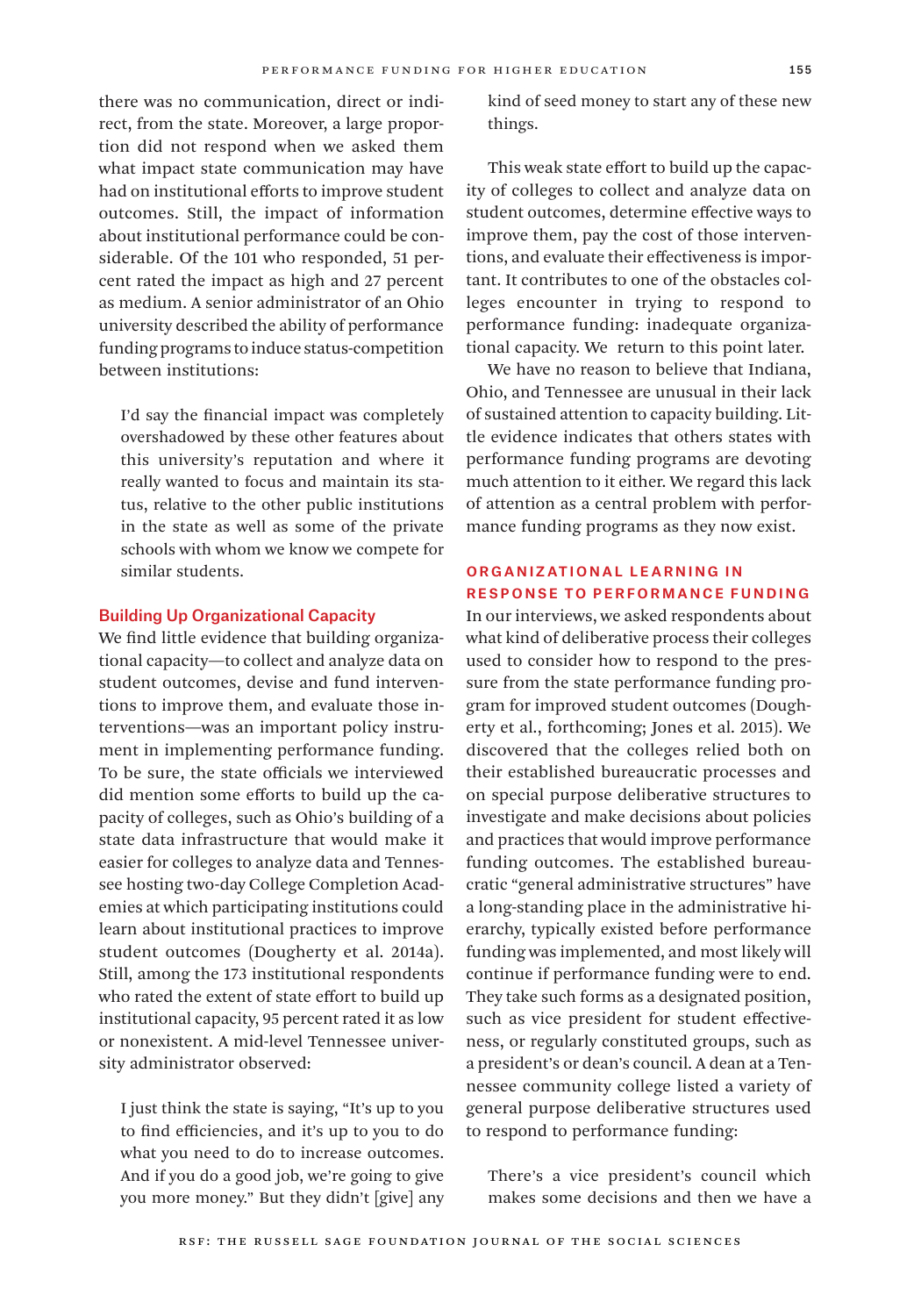learning council which is more the academic deans and the directors of financial aid and admissions . . . all those folks who are the support for the academic side of the house. And so, yes, we come together and we talk about what performance funding indicators . . . what we want those to be, what we think we can reach, how much we want to put into this particular indicator and how much we want to put into that one. And then we, as deans, take it back to our departments for conversations and get inputs from our departments.

However, we also found that colleges frequently used more informal and temporary organizational structures to monitor and improve their performance on state funding metrics. These "special purpose deliberative structures" have been set up for a specific goal, are often newer, are not part of the main bureaucratic administrative structure, and are not intended to be permanent. They take such forms as strategic planning committees, accreditation self-study task forces, or college committees to coordinate an institution's response to external initiatives such as the Achieving the Dream and Completion by Design initiative of the Lumina and Gates Foundations, which work with colleges to improve student outcomes. For example, in Indiana, special purpose structures arose in response to community colleges' involvement with the Achieving the Dream (ATD) initiative and then became devices for responding to performance funding. A senior administrator at an Indiana community college noted how its ATD committee became the college's vehicle for deliberation on how to respond to performance funding:

Once we joined Achieving the Dream . . . we convened panels of faculty and staff from the various regions to address individual issues like student orientation, individual academic plans, and these groups of faculty and staff came up with several proposals. . . . We have not to my knowledge had any meetings specifically for performance funding. We do have meetings on a regular basis though on, again, the Achieving the Dream goals. But this kind

of similar, like I say, the performance funding has just kind of fallen [into a] one-to-one relationship with our Achieving the Dream efforts.

# Institutional Changes in Keeping with the Aims of Performance Funding

In this section we examine how universities and community colleges in all three states altered their academic and student services policies, programs, and practices following the advent of performance funding in ways that relate to achieving the goals of performance funding. A major theme is the difficulty in disentangling the impact of performance funding from other factors that operated concurrently (for the full analysis, see Dougherty et al., forthcoming; Natow et al. 2014).

# Determining the Impact of Performance Funding

In our interviews, we asked our institutional respondents what changes their institutions made in response to performance funding. However, many of our respondents found it difficult to answer this question in any simple way. They noted that performance funding has been but one of several concurrent external influences that seek to improve higher education institutional outcomes. States have recommended or even legislatively mandated such institutional changes as lowering the number of credits required for degrees, enhancing course articulation and transfer, and reforming developmental (remedial) education. Institutions are also influenced by accreditors, foundations, and other nonprofit associations—such as the Gates and Lumina foundations and Complete College America—that fund or otherwise advocate for particular reforms. In light of all of these concurrent influences, it is difficult to differentiate the impact of performance funding from that of other external influences (for a similar finding on Washington State, see Jenkins et al. 2012). For example, when asked about programmatic changes in response to performance funding, a senior administrator at a Tennessee university said this: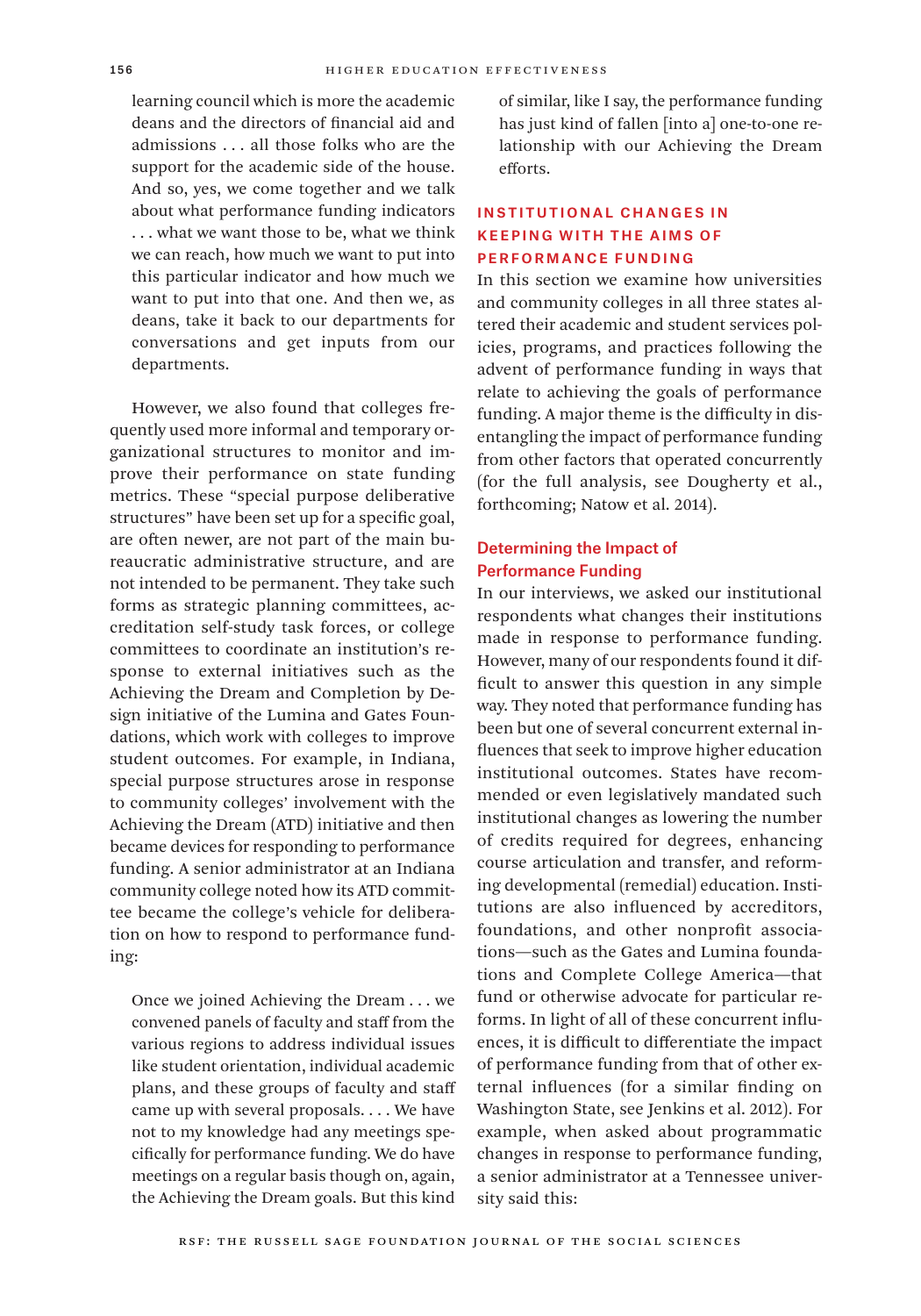I think part of the challenge with your question is that the things that I'm walking through [with you] are not just simply because of the new [performance funding] formula or the old formula. They are the result of policy directives from the board. They are the results of questions from regional and professional accrediting entities. They are the result of public pressures. So it's not just simply the formula, it's a national mood and a national conversation around the importance of completion.

On the whole, there is reason to believe that the coincidence of performance funding with other policy initiatives to improve student outcomes has produced synergy rather than interference. Institutional responses to a given external initiative were often quite useful to responding as well to performance funding demands. Colleges frequently used special purpose deliberative structures developed to respond to accreditation demands or initiatives such as Achieving the Dream to also craft their responses to performance funding.

## Changes in Academic Policies, Programs, and Practices

The two most common campus-level academic changes following performance funding adoption have been to alter developmental (remedial) education and change course articulation and transfer. Other commonly adopted academic practices include changes to tuition and financial aid policies, registration and graduation procedures, and student services departments (Natow et al. 2014).

## *Developmental Education*

Respondents at ten of our eighteen institutions—particularly at community colleges but also at some universities—reported making changes in developmental education (also known as remedial education). Changes to developmental education involved both curricular and instructional changes. A way one community college in our sample restructured its developmental education was through preterm remediation, in which students could enroll in remedial classes during the summer before their first fall term. In other instances, developmental education students were enrolled in developmental courses at the same time as college-level courses. In Indiana, this corequisite model is a statewide mandate for community colleges separate from the performance funding program (Ivy Tech Community College 2014).

Performance funding provided an incentive for this insofar as developmental education success was a performance indicator for community colleges in Ohio and Tennessee. At the same time, in all three states, developmental education reform was mandated or incentivized by state legislation or other state or private initiatives separate from performance funding (Boatman 2012; Ivy Tech Community College 2014; Quint et al. 2013). Thus, although the developmental education reforms in these states are certainly consistent with the goals of performance funding, other forces were influential as well. It is difficult to know the extent that performance funding influenced these changes.

## *Course Articulation and Transfer*

Another common academic change, which was reported at eight of our eighteen institutions, was to improve course articulation and transfer, particularly between community colleges and universities. Performance funding certainly played a role because transfer numbers are a performance funding metric in Ohio and Tennessee. The performance-based funding formulas in those two states reward colleges for students transferring out to another institution with twelve or more credits (Ohio Board of Regents 2013; Tennessee Higher Education Commission 2011a, 2011b). But other influences are also at work. The Complete College Tennessee Act that revamped the higher education funding formula also mandated other efforts to improve transfer between community colleges and universities (State of Tennessee 2010).

# Changes in Student-Services Policies, Programs, and Practices

The two most commonly made campus-level student services changes after performance funding was adopted have been to change advising and counseling services as well as tutor-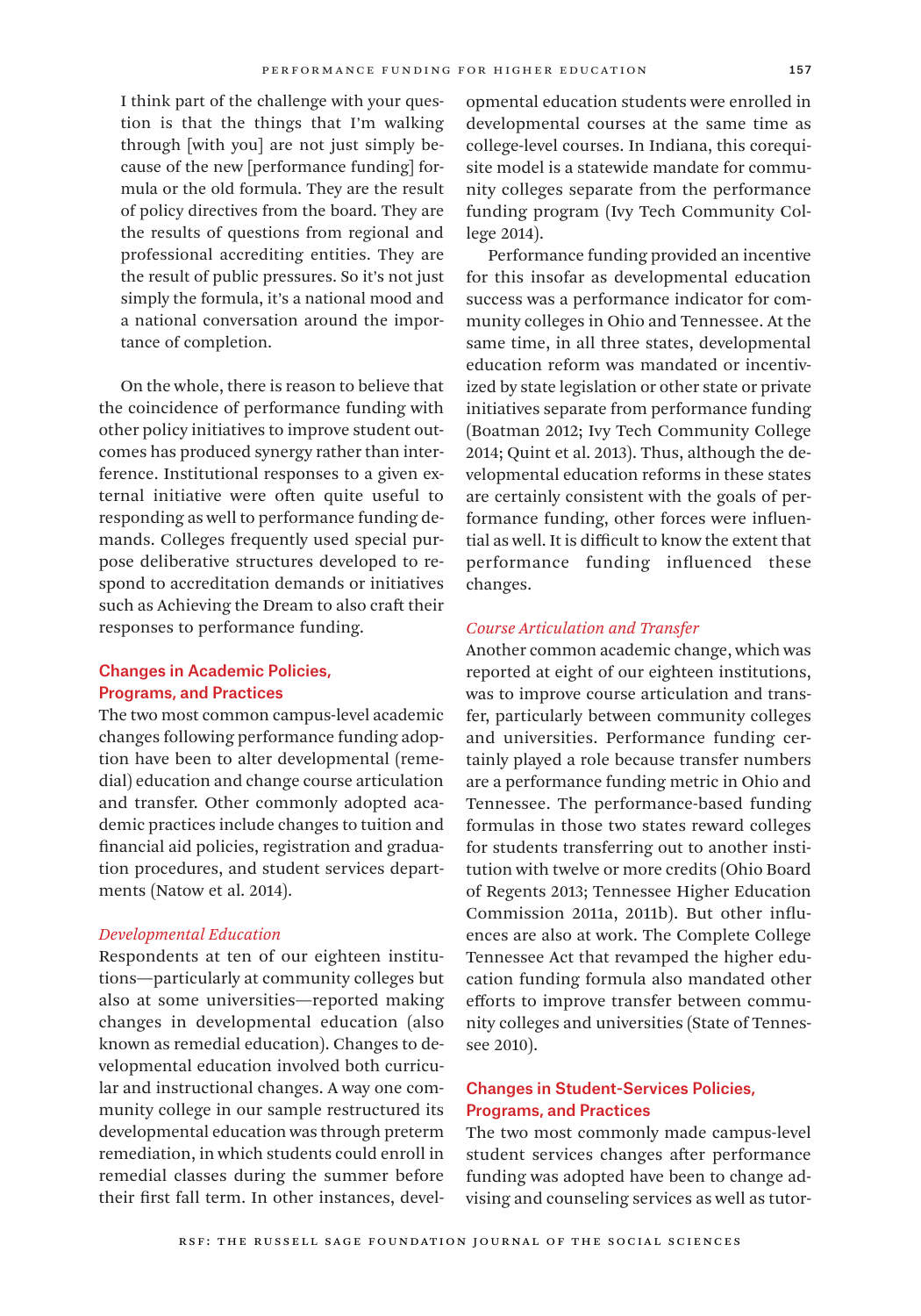ing and supplemental instruction (for other changes, see Natow et al. 2014).

## *Advising and Counseling*

All eighteen of our institutions made changes in advising and counseling. Such changes included adding more academic advisors or counselors, creating online advising systems, asking faculty members to play a greater role in student advising, and using early alert or early warning systems that notify advisors when students are in danger of dropping out. Institutions saw these changes as helping improve institutional performance on performance funding metrics for credit accrual and degree completion. However, it was also clear that some of these institutional responses were also seen as driven by state-mandated changes that were independent of performance funding.

## *Tutoring and Supplemental Instruction*

Next to advising, the student services changes made with the most frequency involved tutoring and supplemental instruction. Respondents at thirteen of our eighteen institutions reported such changes. Tutoring changes included creating new tutoring centers, providing online tutoring, and requiring faculty to meet personally with students.

## Student Outcomes

Given the rather extensive changes institutions have made in response to performance funding, the question is whether this has resulted in a significant improvement in student outcomes. As it happens, we have no research definitively establishing that.

To be sure, we do have evidence that graduation numbers in Indiana, Ohio, and Tennessee have risen faster than enrollment in the years since the introduction of the performance funding 2.0 programs in those states (see Dougherty et al., forthcoming; Postsecondary Analytics 2013). However, this by no means settles the issue. Even if student outcomes improve after the introduction of performance funding, the improvements could be influenced by many other factors, such as growing enrollments (which alone could produce rising graduation numbers), modifications to state tuition and financial aid policies, and other efforts to improve student outcomes (such as recent state initiatives to improve counseling and advising, developmental education, and transfer between institutions). Hence, it is important to conduct multivariate statistical analyses that strive to control for the many other factors that might account for improvements in student outcomes.

Most of these multivariate analyses focus on graduation from public four-year colleges, though some also consider graduation from community colleges and retention in both twoyear and four-year colleges. The studies compare states with and without performance funding using a variety of multivariate statistical techniques (such as difference-indifferences or hierarchical linear modeling) and controlling for a variety of institutional characteristics (such as median test scores, student income and racial composition, and institutional spending on instruction), state policies (such as average tuition for two-year and four-year colleges, state financial aid per student, and state appropriations per student), and state socioeconomic characteristics and conditions (such as population size and state unemployment rate) (Dougherty and Reddy 2013, table A2; Dougherty et al., forthcoming).

## Four-Year College Graduation

Most of these studies focus on baccalaureate completions at public four-year colleges, analyzing either graduation rates or number of degrees awarded. The predominant finding is that performance funding does not have a significant impact on four-year graduation for institutions and states (Hillman, Tandberg, and Gross 2014; Larocca and Carr 2012; Rutherford and Rabovsky 2014; Sanford and Hunter 2011; Shin 2010; Shin and Milton 2004; Tandberg and Hillman 2014; Umbricht, Fernandez, and Ortagus 2015). For example, using a difference-indifferences design with state and year fixed effects to compare states with and without performance funding, David Tandberg and Nicholas Hillman (2014) examine the impact of performance funding on number of baccalaureate degrees awarded by public four-year colleges. They control for various higher education system characteristics (including per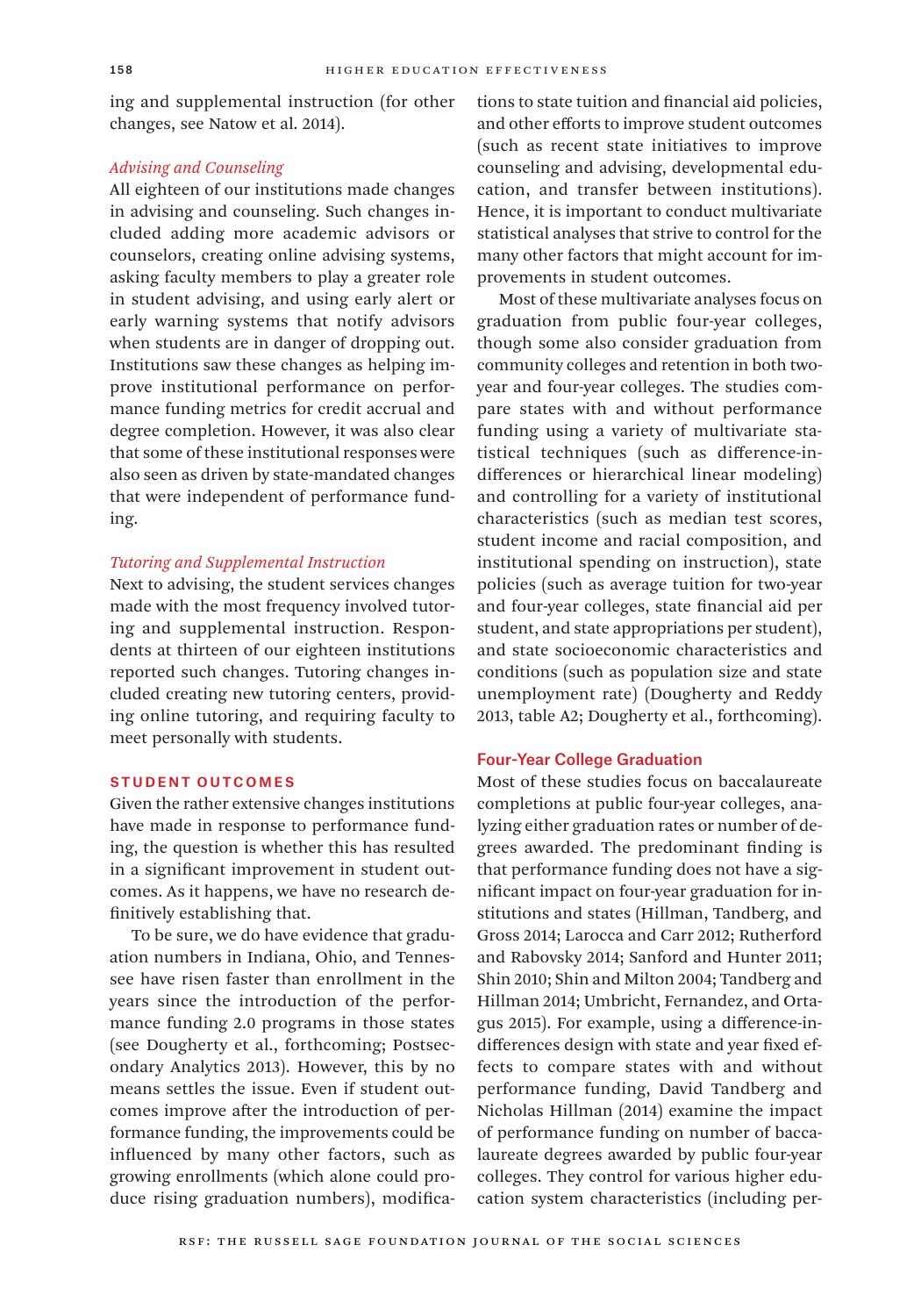centage of students enrolled in the public fouryear sector, in-state tuition at public two-year and four-year colleges, state aid per public FTE, and state appropriations per public FTE) and various state-level socioeconomic characteristics (including population size, poverty rate, unemployment rate, and gross state product per capita). Comparing states with and without performance funding for four-year colleges, the authors find no average impact of performance funding on changes between 1990 and 2010 in the number of baccalaureate degrees awarded by states with performance funding. As a robustness check, they do comparisons involving lagged and nonlagged effects and three different comparison groups of states without performance funding: all states, states contiguous to performance funding states, and states with coordinating-planning boards (the type most common among performance funding states).

Although the multivariate analyses of fouryear graduation do not find that performance funding on average has an impact, there is an interesting finding. Tandberg and Hillman (2014) find that performance funding had a positive impact on bachelor's degree production beginning seven years after the performance funding programs were established in the few states that had programs lasting that long. They note that this suggests that performance funding programs may need some time before they produce effects. Programs are sometimes phased in over time. Institutions need time to react to performance funding demands and make necessary changes. And enough time needs to pass to see students through to graduation, which often comes five or six years after college entrance (Tandberg and Hillman 2014; see also Dougherty et al., forthcoming).

#### Two-Year College Graduation

Two multivariate studies have been conducted on the impact of performance funding on student completions at community colleges (Hillman, Tandberg, and Fryar 2015; Tandberg, Hillman, and Barakat 2014). The authors find a significant impact on completion of shortterm certificates but no impact, on average, on completion of long-term certificates or associate degrees. The latter finding has some interesting wrinkles, however.

Using a difference-in-differences fixed effects analysis comparing institutions in states with performance funding and those in various combinations of states without performance funding for community colleges (all states and neighboring states),<sup>5</sup> two recent studies find that performance funding has no impact, on average, on associate degree completion (Hillman, Tandberg, and Fryar 2015; Tandberg, Hillman, and Barakat 2014). The control variables included higher education characteristics and state or local socioeconomic characteristics.<sup>6</sup> However, despite finding no average effect, both studies did find more localized impacts of interest. Tandberg and his colleagues (2014) find that—across six separate equations—four states evidence a significant positive impact of performance funding on associate's degree completion, although they also find evidence of a negative impact in six states, mixed impacts in three states, and no impact in six states. Moreover, Hillman and his colleagues (2015) find that performance funding for community colleges in Washington had a delayed impact on associate's degree completion beginning four years after the program was established in 2007. They also find a positive impact of Washington's Student Achievement Initiative on short-term certificate awards (less than one-year) in comparisons of Washington

**5.** Tandberg, Hillman, and Barakat (2014) also include states with state coordinating or planning boards as a comparison group.

**6.** For the Tandberg and colleagues (2014) study, the higher education system control variables include include percentage of students enrolled in the community college sector, in-state tuition at public two-year and four-year colleges, state aid per public FTE, and state appropriations per public FTE and the socioeconomic controls included state population size, poverty rate, and unemployment rate. For the Hillman and colleagues (2015) study, the higher education institution controls included percentage enrolled part-time, percentage white, percentage of revenues from state appropriations, tuition and fees, and federal and state grant aid per FTE, whereas the socioeconomic control variables were size of county labor force and county unemployment rate.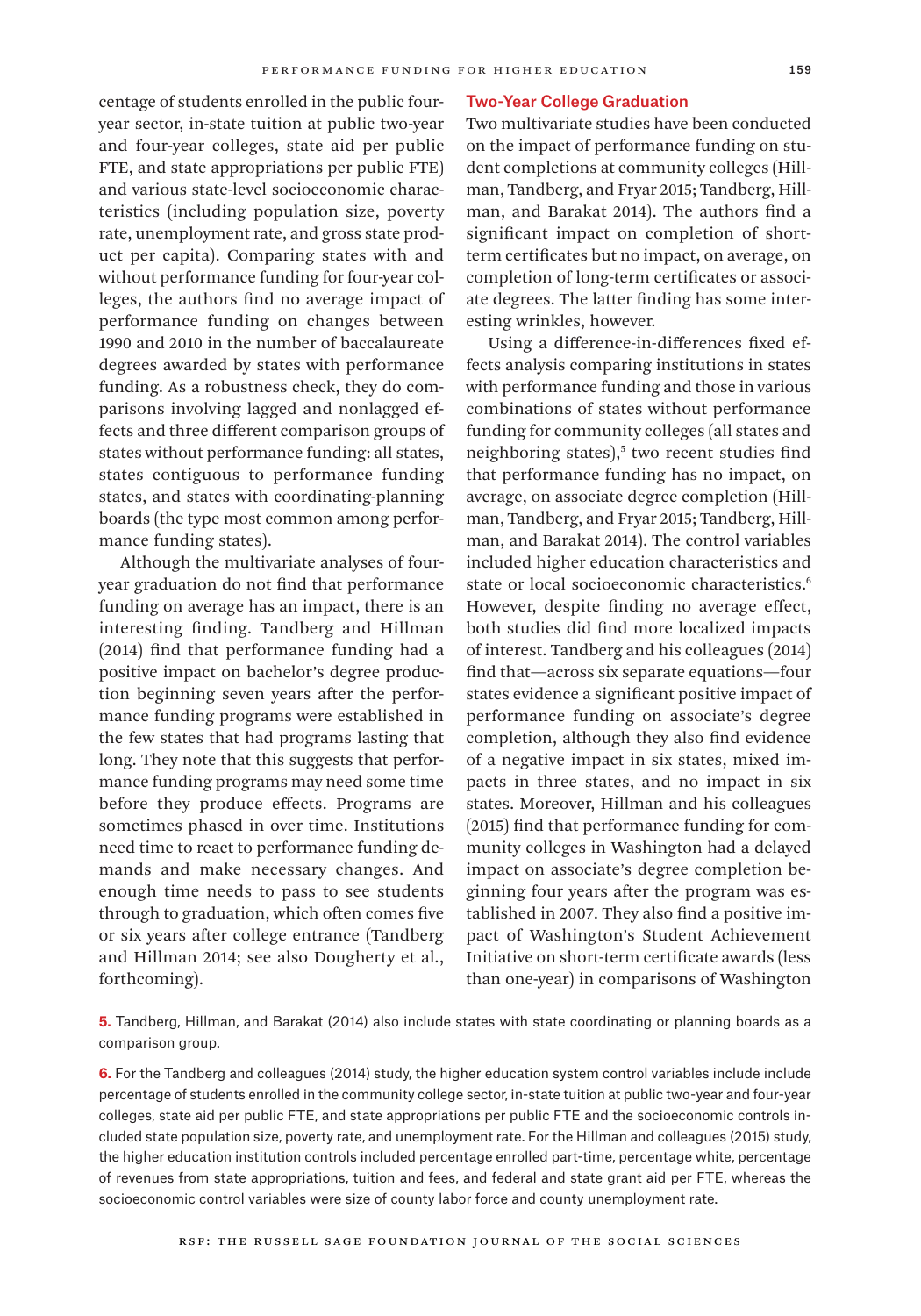with three combinations of states. However, performance funding had a negative impact on the awarding of long-term certificates.

# Retention at Four-Year and Two-Year Colleges

A few multivariate studies have also been conducted of retention rates and almost without exception they find no impact of performance funding. Roger Larocca and Douglas Carr (2012) find that two-year colleges in states with performance funding had higher one-year retention rates than their counterparts in states without performance funding. However, Hillman, Tandberg, and Fryar (2015) find no impact of performance funding on community college retention in Washington. Four other studies also found no effect of performance funding on retention in public four-year colleges (Huang 2010; Larocca and Carr 2012; Rutherford and Rabovsky 2014; Sanford and Hunter 2011).

In sum, the multivariate studies conducted to date largely fail to find evidence that performance funding improves retention and graduation. However, several interesting findings of more localized effects involve delayed effects on four-year college graduation, impacts on short-term community college certificates, and, in some states, impacts on community college associate's degrees.

These multivariate studies primarily examined PF 1.0 programs, which do not tie much state funding to performance indicators. Although PF2.0 programs have become much more common, only a few existed before 2007 (see Dougherty and Natow 2015). Hence, only a few PF 2.0 programs are captured by the existing studies of performance funding impacts through 2010, and they are captured very early in their development. We have only three studies that examine performance funding 2.0 programs in any depth (Hillman, Tandberg, and Gross 2014; Hillman, Tandberg, and Fryer 2015; Umbricht, Fernandez, and Ortagus 2015). Nonetheless, it is instructive that all three find that performance funding 2.0 programs do

not have a significant impact on student outcomes. For example, Hillman and his colleagues (2015) examine the impacts of performance funding in Indiana, Ohio, and Tennessee using a difference-in-differences analysis, controlling for the local unemployment rate and the following institutional characteristics: enrollment, proportion of students who are white, proportion part-time, tuition level, operating revenues, and revenues from the state. In eleven of twelve models (four for each state), they find that performance funding had no multiyear average positive impact on graduation numbers.<sup>7</sup>

# Performance Funding Outcomes Outside Higher Education

Studies of the impact of performance accountability programs in other policy areas besides higher education have arrived at mixed results. Studies of the federal No Child Left Behind program and of similar state accountability programs in Florida and Texas have found evidence of significant impacts on student achievement, though these impacts are not uniform across subjects and grades (Dee and Jacob 2011; Deming et al. 2013; Rouse et al. 2007). On the other hand, a study of the impact of the Schoolwide Performance Bonus Program in New York City found no impact on student achievement (Marsh et al. 2011). Similarly, studies of the performance standards attached to the Job Training Partnership Act (JTPA) programs have also yielded mixed findings. They find that JTPA did lead training centers to produce the intended results in terms of immediate employment and short-term earnings improvement. However, those immediate results are very weakly correlated with earnings and employment eighteen and thirty months after completing training (Cragg 1997; Heckman, Heinrich, and Smith 2011).

If performance funding for higher education so far has had less impact than performance accountability in other policy areas, it could be simply because, until recently, it has not been tied to that much state funding. More

**7.** When the authors examine performance on outcomes year by year, significant impacts begin appearing two to three years after the state PF 2.0 programs were established, particularly in Indiana. This raises the possibility that performance funding may have lagged effects.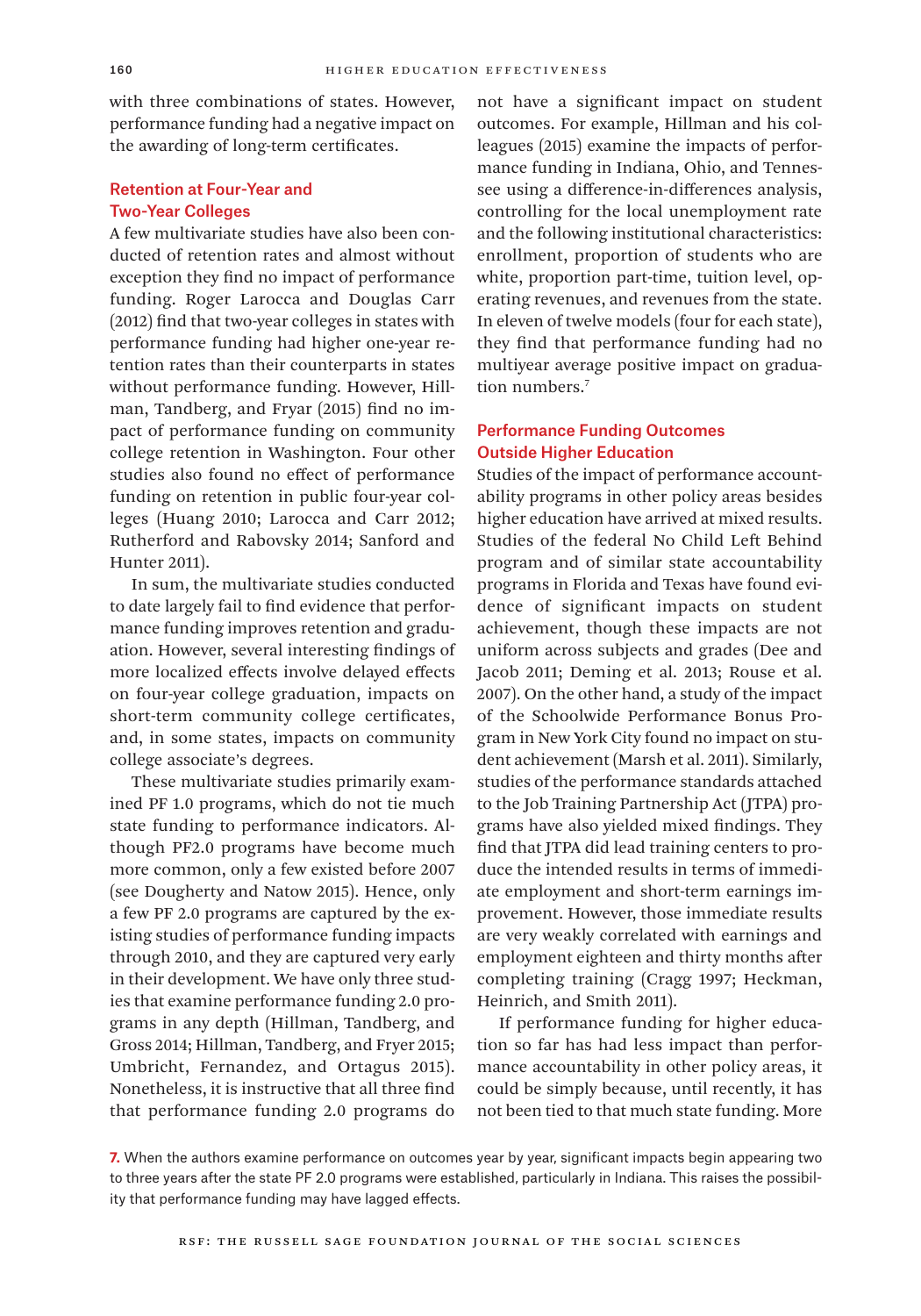pronounced impacts could emerge if states follow the lead of Tennessee and Ohio in tying much larger portions of state funding for higher education to performance metrics, though we do not yet have definitive data on what impact those programs have had (Dougherty et al., forthcoming). However, the lack of impact of performance funding for higher education so far could also be testimony to the substantial obstacles it encounters to its effective operation. Could the lack of impact stem from obstacles institutions and campus personnel encounter in responding effectively to performance funding (Dougherty and Reddy 2013; Hillman, Tandberg, and Gross 2014; Tandberg, Hillman, and Barakat 2014)? If so, what forms do such obstacles take? We now turn to analyzing the obstacles that higher education institutions encounter in responding to the demands of performance funding programs.

# Obstacles to Effectively Responding to Performance Funding

Consistent with previous research (Dougherty and Reddy 2013), we find that institutions in our three states encounter several persistent obstacles that hinder their efforts to perform well on the state metrics. Our respondents perceived improvement in student outcomes as primarily inhibited by the demographic and academic composition of their student bodies (in the case of community colleges and broadaccess public universities), inappropriate performance funding metrics, and insufficient institutional capacity. Other obstacles mentioned less often included institutional resistance, inadequate state funding of higher education, insufficient institutional knowledge of performance funding, instability in performance funding, indicators, and measures, and insufficient state funding of performance funding (for our full analysis, see Dougherty et al., forthcoming; Pheatt et al. 2014).

## Student Composition

With regard to student composition, sixtythree of our respondents at sixteen of the eighteen institutions stated that the most difficult obstacle they perceived to responding to the

funding formula is that open-access institutions enroll many at-risk students who face social and economic challenges that make it difficult for them to persist and graduate and therefore contribute to good institutional results on state performance metrics. When asked about specific ways student composition hinders institutional performance, twenty respondents at ten institutions (mostly community colleges) pointed to student academic preparation. Their institutions, they reported, take in many students who are not well prepared academically and therefore less likely to do well on the state metrics, particularly graduation. An Ohio community college dean noted this:

I think our student population comes in incredibly unprepared and without the foundations skills, without what would be considered college level reading, writing and comprehension. So quite honestly . . . they just don't have the skills—whether it be that they never learned how to study in high school, whether it be they got passed through high school—but they just don't know how to attack college and the level of work that's required in a college class.

Similarly, seventeen respondents at nine institutions (again mostly community colleges) pointed to the fact that a good number of their students come in without a desire for a degree, which also makes it less likely they will graduate. In fact, among college entrants surveyed in their first year as part of the 2003–2004 Beginning Postsecondary Students survey, 16 percent of two-year entrants but only 6 percent of four-year entrants stated that they did not intend to receive a certificate or degree (Berkner and Choy 2008, 7–8). From a high-level community college administrator in Tennessee, we heard this:

I think all of our sister institutions that are community colleges will be experiencing something very similar. . . . The students that come to community college may not all be intending to earn an associate's degree. They may be coming to upgrade some of their skills as incumbent workers. There may be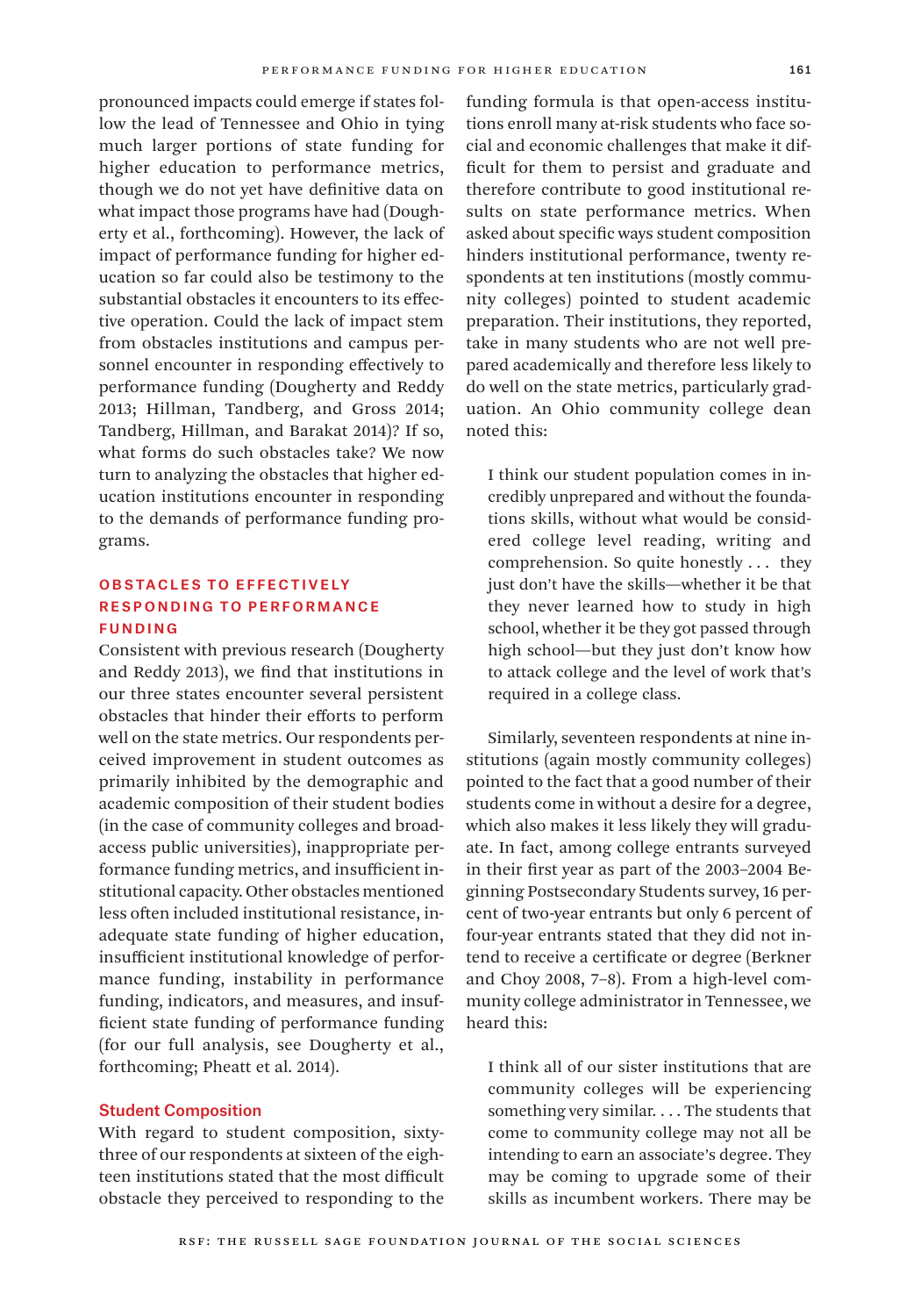some students that are coming back to retool in certain areas. So a completion agenda may not always be first and foremost for a community college student the same way it would be for a four-year university student.

Although it is clear that these sentiments are heartfelt on the part of our community college respondents, they could have a selfserving element. The great stress on student composition as an obstacle could verge on "blaming the victim" and allow institutions to escape from having to examine how their policies and programs might be contributing to poor student outcomes (Kezar et al. 2008; Witham and Bensimon 2012). On the other hand, it would be unfair to the broad-access two-year and four-year colleges to argue that they do not face obstacles greater than those that selective resource-rich four-year institutions face.

## Inappropriate Metrics

In good part because of the differences between institutions in student composition and organizational mission, many of our respondents (sixty-one respondents at seventeen institutions) also stated that institutional responsiveness to performance funding was often hindered by a poor match between performance funding metrics and institutional missions and capacities. Respondents at community colleges often perceived the state performance funding programs as being unfair insofar as they held them to the same graduation expectations as four-year institutions. These respondents argued that many students at community colleges do not intend to get a degree, unlike students at four-year institutions, or will have difficulty doing so in a timely fashion given their poorer academic preparation and more difficult life circumstances. As a senior community college administrator in Indiana noted,

The state [is] not understanding the mission of the community college, as compared to four-year universities. And they evaluate us on the same plane, or they try to. For example, people in a community college have a different mission. They may be married, they

may be working, and they may be laid off. . . . It could be all of those things in life that can screw you up. . . . We should not be judged the same.

Meanwhile, respondents at high-capacity universities, particularly in Indiana, were frustrated because they felt their institutions had little room to improve. They felt there was a ceiling effect in that institutions already doing well had little room to make big jumps in student outcomes.

## Inadequate Organizational Capacity

Finally, many of our respondents (forty-two respondents at fourteen institutions) pointed to their institutions' lack of organizational capacity. The most frequently reported deficiency involved too little institutional research (IR) capacity. A Tennessee community college dean noted, "Any time you talk about implementing any programs or additional assessment . . . anything of that nature  $\ldots$  [it] requires resources. And our IR department is woefully understaffed." This underscores the importance of state support for the development of IR capacity. But as we note in our discussion of policy instruments, capacity building of this sort is something that the states have not paid much attention to (Dougherty et al., forthcoming; Reddy et al. 2014).

Tennessee had considerably fewer respondents mentioning obstacles than Indiana and Ohio did. This may in part be because Tennessee has had the longest history of performance funding, so more of the kinks may have been worked out, and college respondents may have become more comfortable with performance funding. Also, our data suggest that—in good part because of a long history of extensive consultation between the state higher education coordinating board and institutional officials (Dougherty and Natow 2015)—Tennessee college administrators and faculty were more aware of and better understood the performance funding policy in their state than did their counterparts in Indiana and Ohio. This would lessen reports of insufficient knowledge as an obstacle (see Reddy et al. 2014).

The presence of reported obstacles to institutions being able to respond effectively to per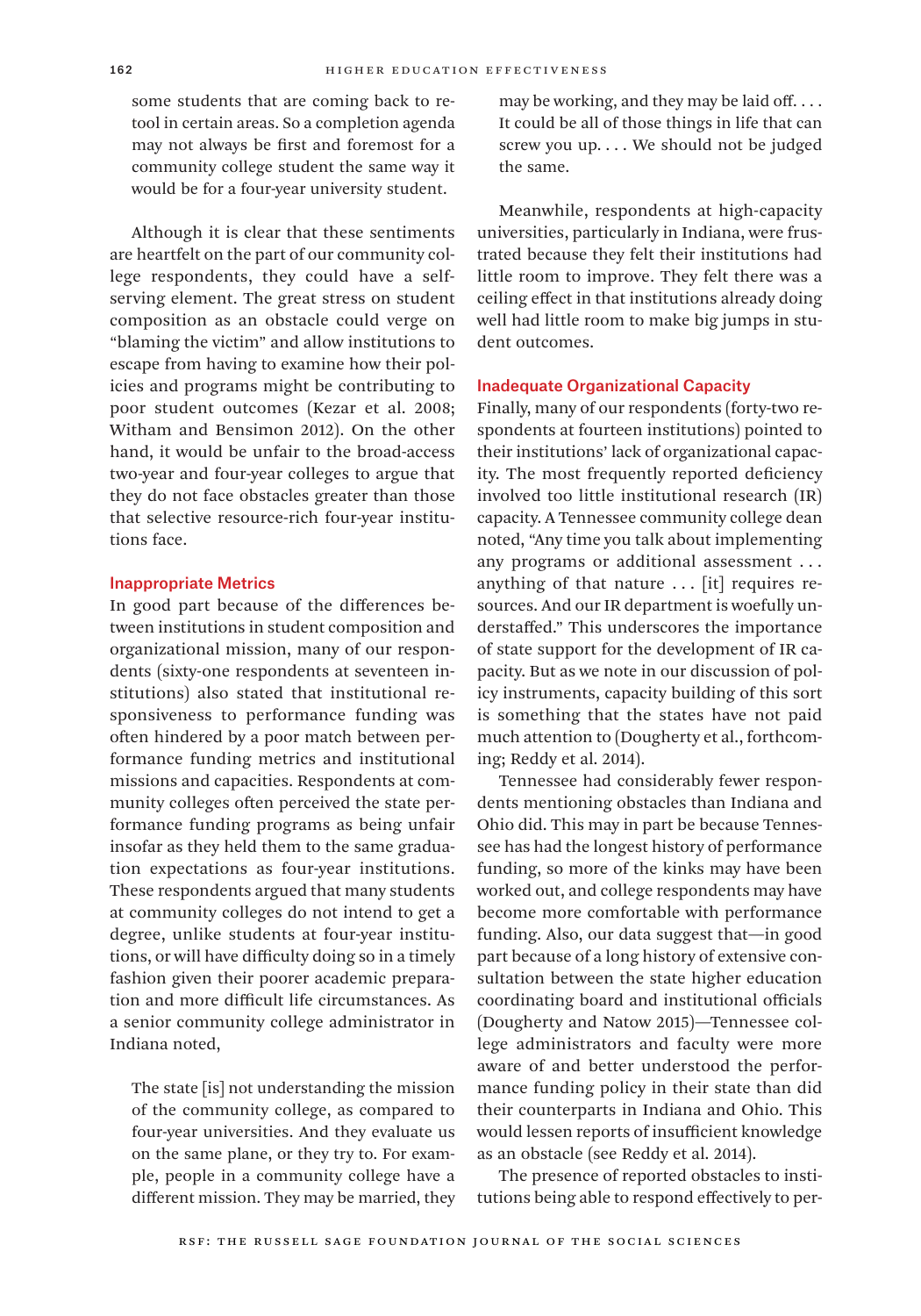formance funding pressures raises the specter that they may resort to illegitimate methods to succeed (Dougherty and Reddy 2013; Moynihan 2008). The sociologist Robert Merton identified this conjunction of high societal pressure to succeed but structural constraints on being able to do so legitimately—a condition he termed "anomie," following the lead of Emile Durkheim—as a major source of deviance (Merton 1968, 1976). Do we see the organizational equivalent in the case of higher education institutions exposed to strong pressure to perform well by performance funding programs but also facing significant obstacles to doing so? That is the subject of our next section.

## Unintended Impacts of Performance Funding

Besides its intended impacts, performance funding can also generate unintended impacts not desired by policy framers.8 Our respondents reported numerous undesired impacts, actual and potential, particularly weakening of academic standards and restrictions in college admissions of less-prepared students who might not do as well on performance measures. These negative unintended impacts have been reported as well in Dougherty and Reddy's review of the literature on performance funding in higher education (2013). Moreover, similar impacts—involving deterioration in service delivery quality and adverse risk selection (or "cream skimming") appear in analyses of the use of performance accountability in K–12 education (Rothstein 2008a, 2008b), social welfare programs (Wells and Johnson 2001), workforce training programs (Heckman et al. 2011; Rothstein 2008b), health care (Lake, Kvam, and Gold 2005; Rothstein 2008b; Stecher and Kirby 2004), and public services generally (Grizzle 2002; Heinrich and Marschke 2010; Moynihan 2008).

We classified instances as actual or observed when the interviewee discussed that an

impact has occurred or concrete steps have been taken toward producing it (for example, specific steps have been already taken by the college to change admission practices in ways that restrict access for certain kinds of students). Unintended impacts are classified as potential if the respondent noted the possibility of a certain impact occurring, but it has not yet occurred or no clear steps have yet been taken toward producing it.

The unintended impacts most commonly mentioned were restrictions in admissions to college and weakening of academic standards. Others included compliance costs, less institutional cooperation, decrease in staff morale, reduced emphasis on missions not rewarded by performance funding, and weaker faculty voice in academic governance (see Dougherty et al., forthcoming; Lahr et al. 2014).

These unintended impacts may bear an important connection to the obstacles we analyze earlier. When institutions are not successful using legitimate methods because they encounter major obstacles, they may resort to illegitimate ones to realize socially expected goals (see Merton 1968, 1976; Mica, Peisert, and Winczorek 2012).

## Admission Restriction

Sixty-seven interviewees at five of nine community colleges and five of nine universities reported that restriction of admissions was an actual or potential unintended impact of performance funding. Forty-one mentioned a potential impact that might occur, twenty-six reported an impact that had occurred. All but one report of an actual impact came from university respondents.

Restriction of admission could improve institutional performance on performance funding metrics by lessening the proportion of students who are less prepared academically and otherwise less likely to graduate. For example, a senior administrator from an Indiana fouryear institution said that because of the pres-

**8.** However, we should add that those outcomes—though unintended by policy designers—may actually be intended by institutional actors. They may be quite happy to make their institutions more selective, even if this is not the intent of the state performance funding program. We wish to thank Dr. Tiffany Jones of the Southern Education Foundation for her recommendation that we clarify what is unintended and intended in the impacts of performance funding.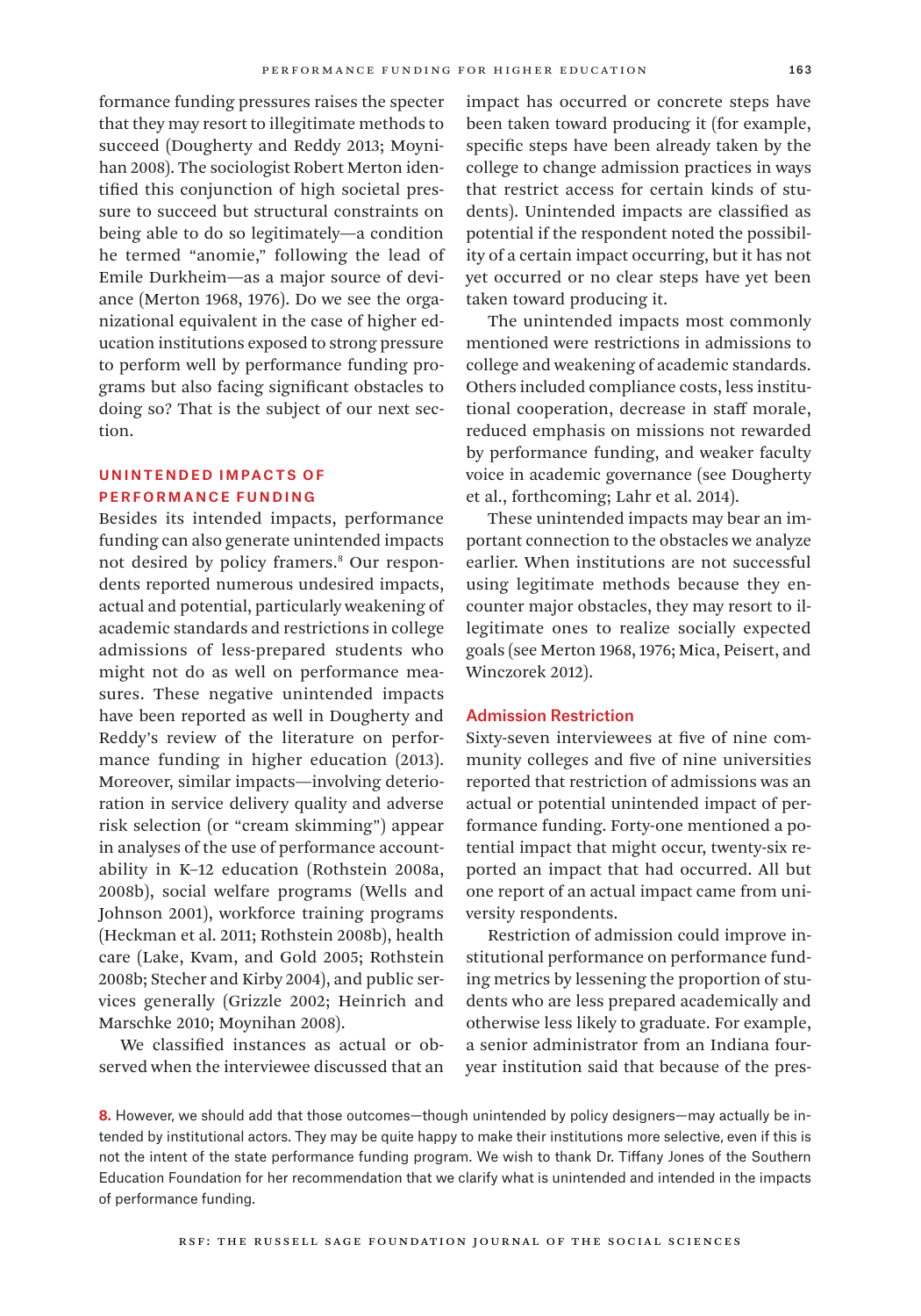sure from performance funding, the institution is less likely to offer admission to "weaker" students "because if they are weaker . . . there is a chance they will bring down your performance numbers." This might make organizational sense, but it is a troubling development at the societal level. Community colleges and broad-access four-year colleges have historically been committed to increasing opportunity for higher education for less advantaged students. It is very troubling if they begin to back away from this mission at a time when concern is great about increasing inequality in access to higher education (Karen and Dougherty 2005; Mettler 2014).

According to our respondents, restriction of admission of students who are less likely to graduate could occur through a variety of means, such as higher admission requirements, selective recruitment, and shifting institutional financial aid toward better-prepared students (see also Lambert 2015; Umbricht, Fernandez, and Ortagus 2015).

## *Higher Admissions Requirements*

Clearly, colleges can restrict admission of lessprepared students by requiring higher standardized test scores and grade point averages or by decreasing the number of conditionally admitted students who are accepted. A midlevel nonacademic administrator at an Ohio university noted,

Instead of a graduation rate of 80 percent, we really need to bump that up so that we have a higher graduation rate. And some of that is being achieved by [changing] the type of student that we bring in. . . . So by raising our average ACT score of our incoming class by one point, the question is, "Can we anticipate then higher course completions, higher number of degrees awarded?" ... So yes, there's a deliberate approach being made by our enrollment management office.

## *Selective Recruitment*

To maximize the likelihood that they enroll students more likely to graduate, institutions are increasing or might increase their efforts to attract better-prepared students, including suburban, out-of-state, and international students. At the same time, respondents discussed how their institutions might deemphasize or are deemphasizing recruitment of students from high schools with many less well-prepared students. A senior administrator at a four-year institution in Ohio observed,

There's a recognition [as has been brought up in some discussions] of the fact . . . that the more we focus on suburban kids with high GPAs and high ACT scores, the less we're able to serve . . . an urban population that tends to be from poorer school districts. . . . I mean there's a tension between continuing to recruit a very diverse student population and being an urban-serving institution and being an institution that has high performing students who are successful in getting a degree. (quoted in Lahr et al. 2014)

As it happens, a news article in the *Dayton Daily News* (Lambert 2015) reported that a number of Ohio universities are increasing their efforts to recruit students from suburban high schools. A senior administrator at an Ohio public university is quoted as stating, "We are telling our recruiters to expand the variety of schools they go to. If you're in Dayton, maybe not go to just Dayton Public, but also to Beavercreek and Centerville" (quoted in Lambert 2015).

## *Shifting the Focus of Financial Aid*

Admissions can also be affected by shifting the focus of a college's financial aid funds from assisting needy students to attracting betterprepared ones through so-called merit aid. A senior administrator at an Ohio community college explained how performance funding could encourage the college to offer scholarships to higher performing students who are more likely to complete:

My theory is that we're going to be raising the bar for who we give some of our scholarships to. As I told the president, if it was my business I would be looking for ways to attract people that I thought were very likely to complete. And along with that, I would be looking for what are the tendencies or what are the attributes for those that tend to be non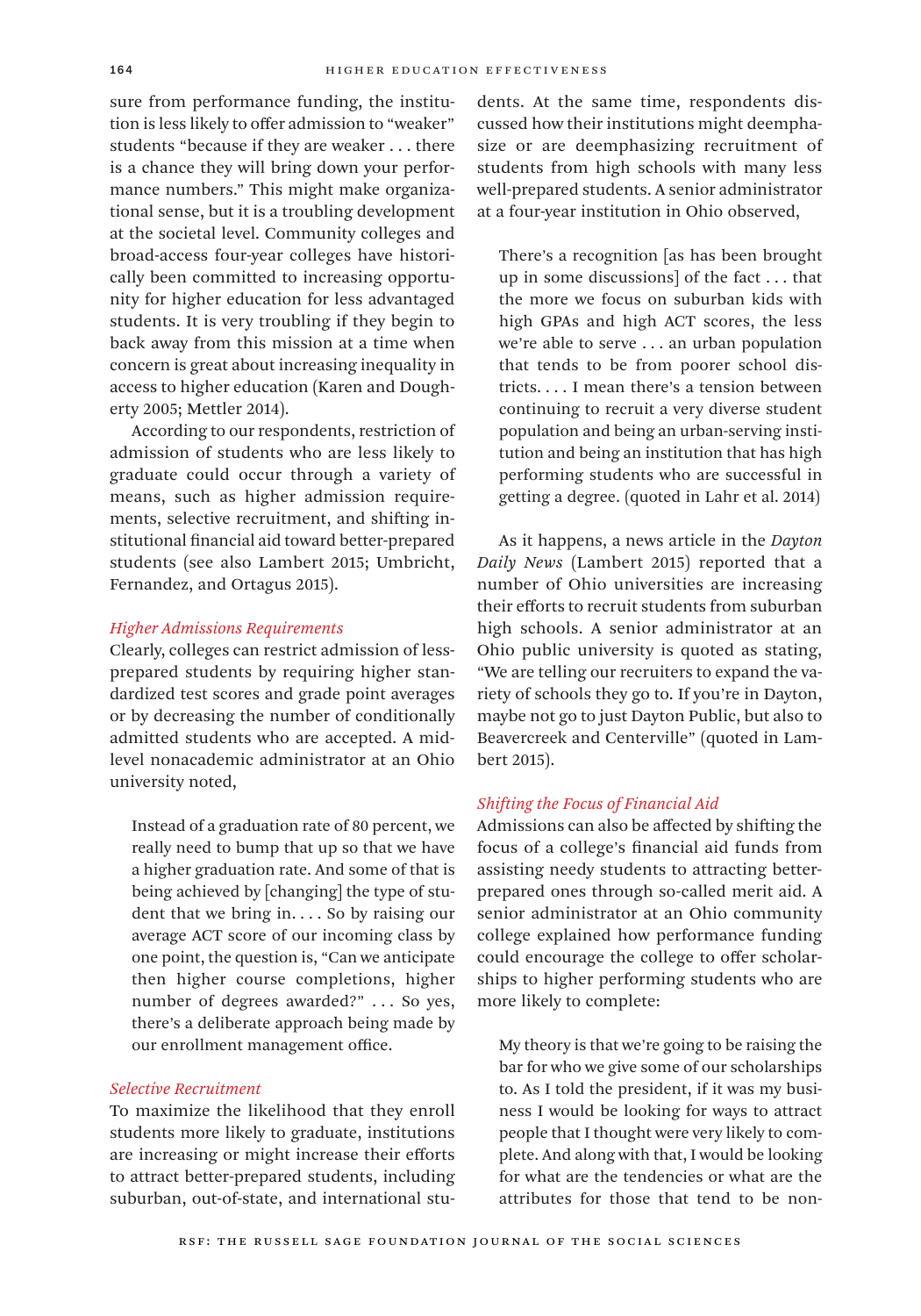completers. Now I think that raises some ethical questions because we are an open-access institution, and so we still need to offer that access, but I think we also need to tweak and, again, encourage more completions as opposed to just numbers of enrollment.

## Weakening Academic Standards

Fifty-five respondents at eight of nine community colleges and five of nine universities noted that performance funding could or did result in colleges lowering their academic standards in order to keep up their retention and graduation rates. Two-thirds of these reports involved potential impacts but one-third involved impacts that respondents stated had occurred. Our respondents observed that academic standards are or could be weakened principally by lessening academic demands in class or reducing degree requirements.

## *Lessening Class Demands*

A senior campus administrator at an Indiana community college worried that the push for completions, the most heavily weighted metric within the Indiana performance-based funding formula, will force faculty and institutions to move students through to graduation without care for whether academic standards are maintained: "It's putting faculty in a position of the easiest way out is to lower the standards and get people through. And so it's something that's of great concern I think." Similarly, a faculty member at an Ohio university discussed a feeling of "pressure" not to fail students by inflating grades:

Well, in an effort to promote student success, there is a substantial pressure to minimize the failure rates of the students in some of these undergraduate courses. And of course that would translate into inflation of grades in order to make sure that the students are passing all of these courses and so forth. So I as a faculty member have a concern as to the watering down of our course materials as well as the quality of our majors, the programs.

Calling attention to courses with low completion rates can lead faculty to decrease their academic demands (and therefore to grade

more easily) to achieve higher rates of course completion.

## *Reducing Degree Requirements*

Several respondents noted that their respective institutions recently have changed degree requirements to ensure that students receive their degrees as soon as possible. Although removing unnecessary barriers to graduation may often be a good change, the focus on rapid credential attainment can also affect learning negatively. Degree requirements can be weakened by reducing the number of credits required to complete a degree and by having students take easier courses. In Tennessee, a college dean cited watering down of academic demands to achieve higher completion numbers as a potential unintended impact of performance funding:

The push is to get students to graduate, or at least the message that we get is [that] students have to graduate. There's concern among faculty [that] that's going to become the overriding goal and they're going to be forced to water down the curriculum, which does not sit well with faculty on any level. . . . A number of the programs have [a] very set curriculum, and there seems to be a push to change that just so that you can get students to be able to graduate. In other words, to substitute courses that aren't necessarily in the curriculum and that doesn't always sit well [with faculty].

Many of our reports of unintended impacts involved *potential* impacts, that is, forecasts of what might happen, particularly if performance funding demands get more intense. These reports could simply be testimony more to our respondents' fears than to their understanding of processes actually unfolding. Still, half of the impacts mentioned were ones we classified as *observed*, reports not of possible impacts but of ones that occurred. Furthermore, we have to keep in mind that our interviews occurred before Indiana, Tennessee, and especially Ohio had fully phased in their performance funding programs. Hence, we have to wonder how many of the potential unintended impacts mentioned might in time be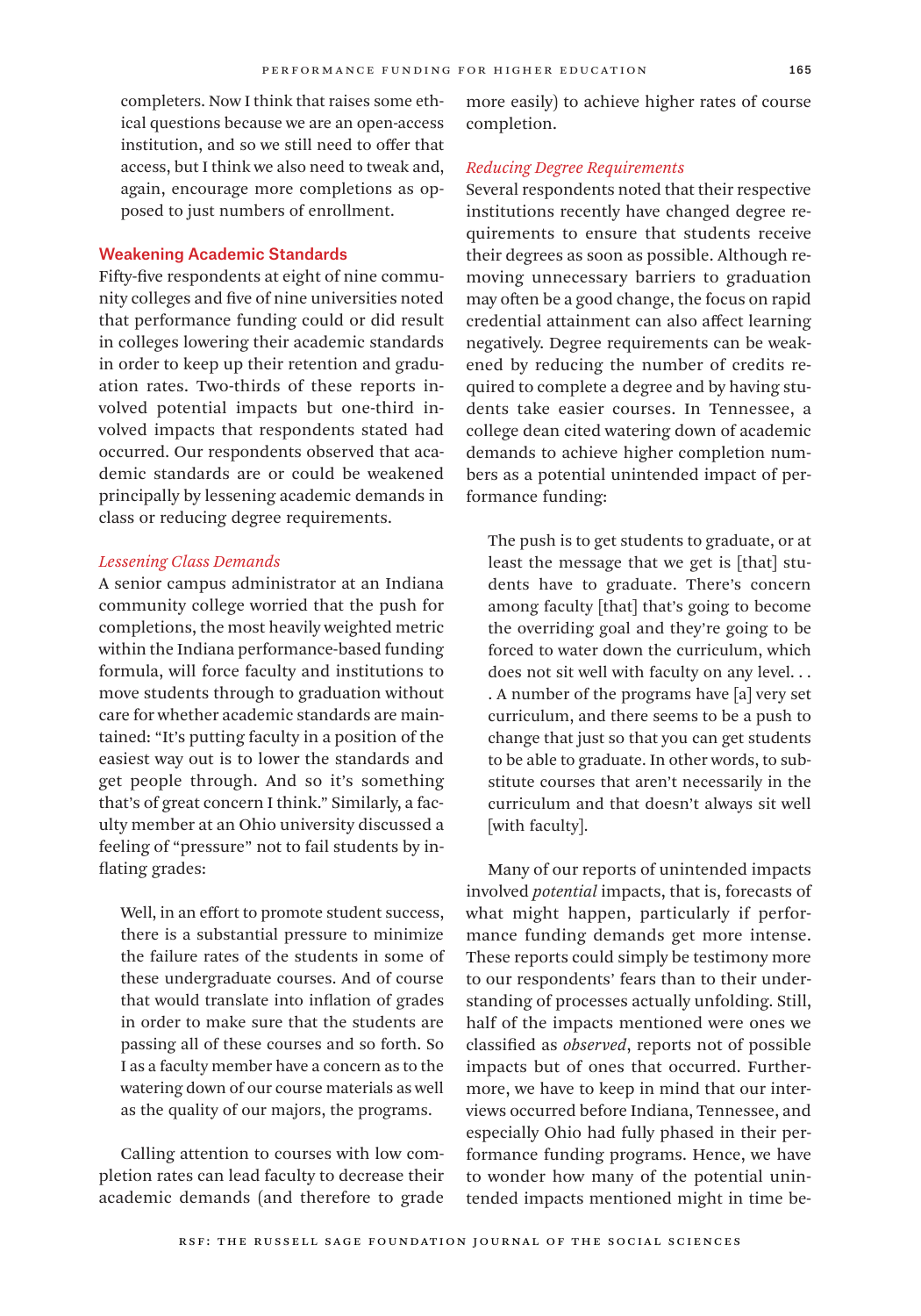come actual. Finally, even if we conclude that the potential unintended impacts will mostly remain only potential, they still testify to a widespread disquiet among higher education administrators and faculty that needs to be addressed by the advocates of performance funding.

The total number of reported unintended impacts varies across our three states, with Tennessee reporting the fewest and Ohio the most, and Indiana somewhere between. Again, a possible explanation for why Tennessee has the lowest number of reports is that of all three states it has had the longest history with performance funding. This may have allowed institutions more time to become used to performance funding and for the state to come up with solutions to unintended impacts that emerged. In addition, the high number of mentions in Ohio may in part be due to the fact that its program was extensively revised during our interviews there. The program may thus have weighed heavily on the minds of faculty and administrators, contributing to the higher number of unintended impacts reported.

## Summary and Conclusions

We have analyzed the implementation and impacts of performance funding through the lens of three states regarded by many as leaders in that movement: Indiana, Ohio, and Tennessee. Based on extensive interviews with state officials and with staff of eighteen colleges and universities in those three states, we describe the policy instruments those states use to implement performance funding, the deliberative processes colleges use to devise their responses to performance funding, the impact of performance funding on institutional policies and programs and eventually on student outcomes, the obstacles institutions encountered in responding to performance funding demands, and the unintended impacts that ensued.

With regard to policy instruments, we find that states clearly deployed three: financial incentives, dissemination of information on the goals and intended methods of performance funding, and communication to institutions about their performance on the state metrics. Our respondents reported that these three instruments had a significant impact on institutional efforts to improve student outcomes. Although it is clear that the financial incentives were the most important policy instrument, it is also clear that the two informational policy instruments exerted an impact that supplemented and amplified the financial incentive. However, we saw little evidence of another possible instrument playing a significant role: building up the capacity of institutions to respond effectively to performance funding. For example, little evidence indicated any state efforts to enhance the capacity of institutions to collect and analyze data on student outcomes, to determine what might be the most effective solutions to improving those outcomes, to finance the implementation of those solutions, or to evaluate the effectiveness of those interventions. This absence contributes to an important obstacle encountered by colleges in responding to performance funding demands: insufficient organizational capacity.

In responding to performance funding, institutions drew on both general purpose deliberative structures rooted in their bureaucracy and more evanescent special purpose deliberative structures. The latter often arose to address other initiatives—such as accreditation association demands—the colleges were responding to, but they also played a major role in institutional response to performance funding.

Performance funding clearly spurred institutions to change their institutional policies and programs in order to improve student outcomes. However, many of our respondents found it difficult to gauge the relative importance of performance funding, given that it has been only one of several concurrent initiatives that states, accrediting associations, and policy groups have undertaken to improve student outcomes. Still, it appears that this joint influence produced synergy rather than interference, with responses to other external initiatives also facilitating college responses to performance funding. The two most commonly made campus-level academic changes following performance funding adoption have been to alter developmental (remedial) education and improve course articulation and transfer between community colleges and universities.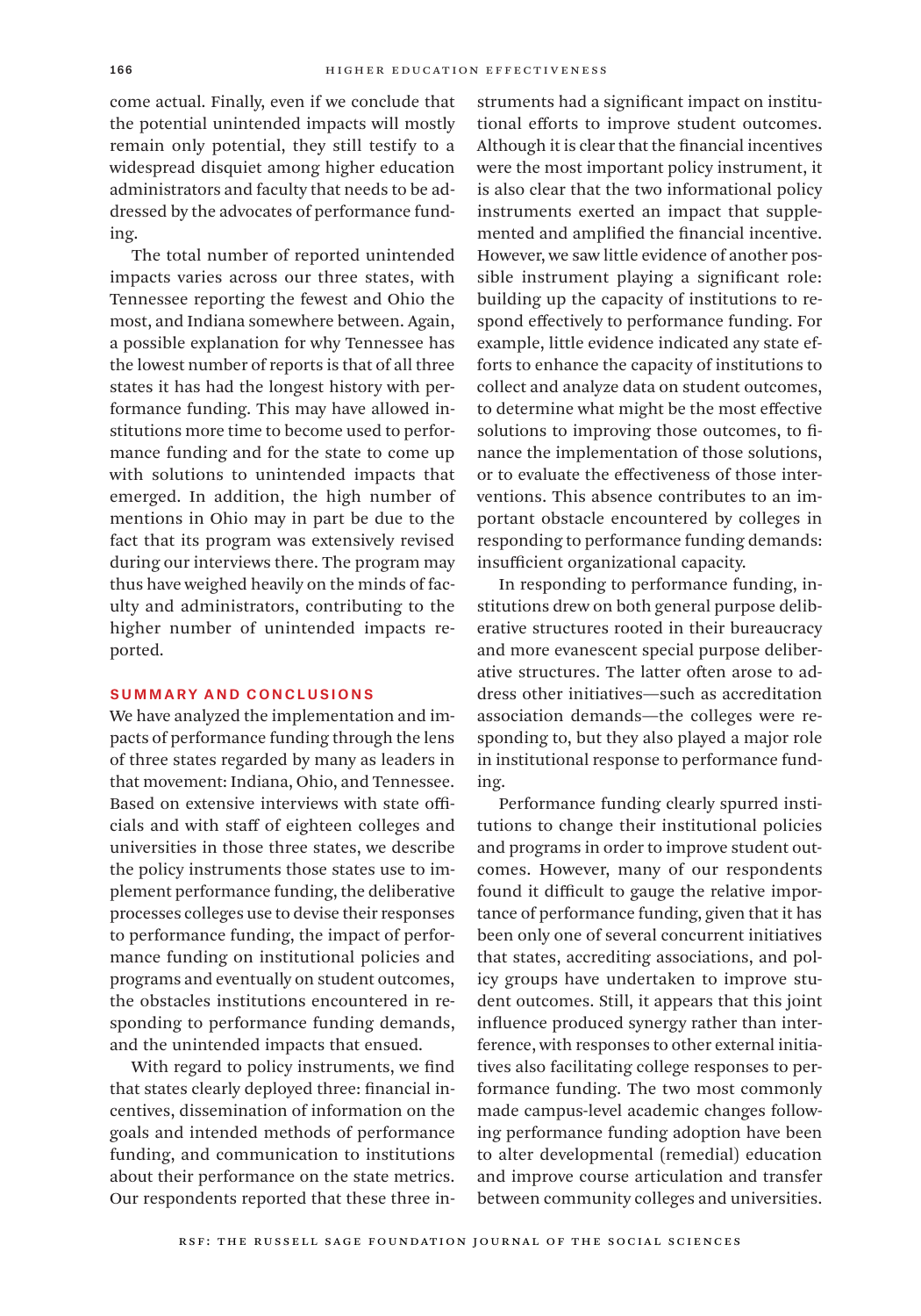Meanwhile, the two most common student services changes have been to revamp advising and counseling services and to change tutoring and supplemental instruction.

Even if student outcomes improve after performance funding is introduced, these improvements could be tied to many other factors, such as rising enrollments, changes in state tuition and financial aid policies, initiatives by state governments, national policy groups, and accrediting associations to improve student outcomes, and institutional decisions to admit fewer at-risk students who are less likely to graduate. In Indiana, Ohio, and Tennessee, graduation numbers have increased at a greater rate than enrollments since the advent of their PF 2.0 programs. However, we cannot in any way conclude that performance funding in these three states is producing these better student outcomes because these figures do not control for a host of other possible causes. This caution is strongly reinforced by the fact that multivariate analyses of performance funding programs largely fail to find evidence that performance funding improves graduation or retention, although there is evidence of some interesting localized impacts. However, these multivariate studies primarily examined PF 1.0 programs. We need more multivariate analyses of the more intensive PF 2.0 programs in states such as Ohio and Tennessee before we can reach definitive conclusions about PF 2.0.

If the impact of performance funding on student outcomes is limited, it may be attributable in part to obstacles that institutions encounter in responding to PF demands. We find that institutions in our three states encounter several persistent obstacles. Our respondents most often pointed to the presence of many at-risk students (particularly in the case of community colleges and broad-access public universities), inappropriate performance funding metrics that did not align well with institutional missions and characteristics, and inadequate institutional capacity.

Our interviewees also frequently reported performance funding impacts not publicly intended by those who designed the policies. These negative unintended impacts are similar to those reported by studies of performance

accountability in other public services (Grizzle 2002; Heckman et al. 2011; Heinrich and Marschke 2010; Moynihan 2008; Rothstein 2008a, 2008b). The most commonly mentioned unintended impacts were restrictions in admissions to college and weakening of academic standards. These impacts may be rooted in the obstacles colleges encounter in responding to performance funding. They may resort to actions that are socially harmful because they allow them to meet external demands placed on their organizations when socially legitimate means are proving inadequate (see Merton 1968, 1976).

Our findings have a number of implications for research. Clearly, we need more multivariate studies of the impact of performance funding. We do not have enough studies of PF 2.0 programs, particularly ones that have been operating for a number of years, are fully phased in, and involve a large share of state funding for higher education, as in Tennessee and Ohio. We also need more studies that examine PF impacts on two-year college outcomes. This multivariate research should examine not just whether a state has performance funding but also the features of that program: for example, how long it has been in place, what proportion of total institutional funding it affects, which particular performance metrics drive funding allocations, and what other state programs affecting student outcomes (such as initiatives to revamp developmental education or improve transfer pathways) are operating alongside PF. In doing this, researchers should keep in mind that features of a state's performance funding program can vary significantly over time (see Dougherty and Natow 2015). Finally, new studies should examine PF impacts not just on student outcomes but also on intermediate institutional processes that may produce improvements in student outcomes, such as institutional changes in developmental education, student advising, or institutional research.

Our findings also have important implications for policymaking. To reduce unintended impacts of performance funding, policymakers need to protect academic standards and reduce the temptation to restrict admission of at-risk students. To protect academic stan-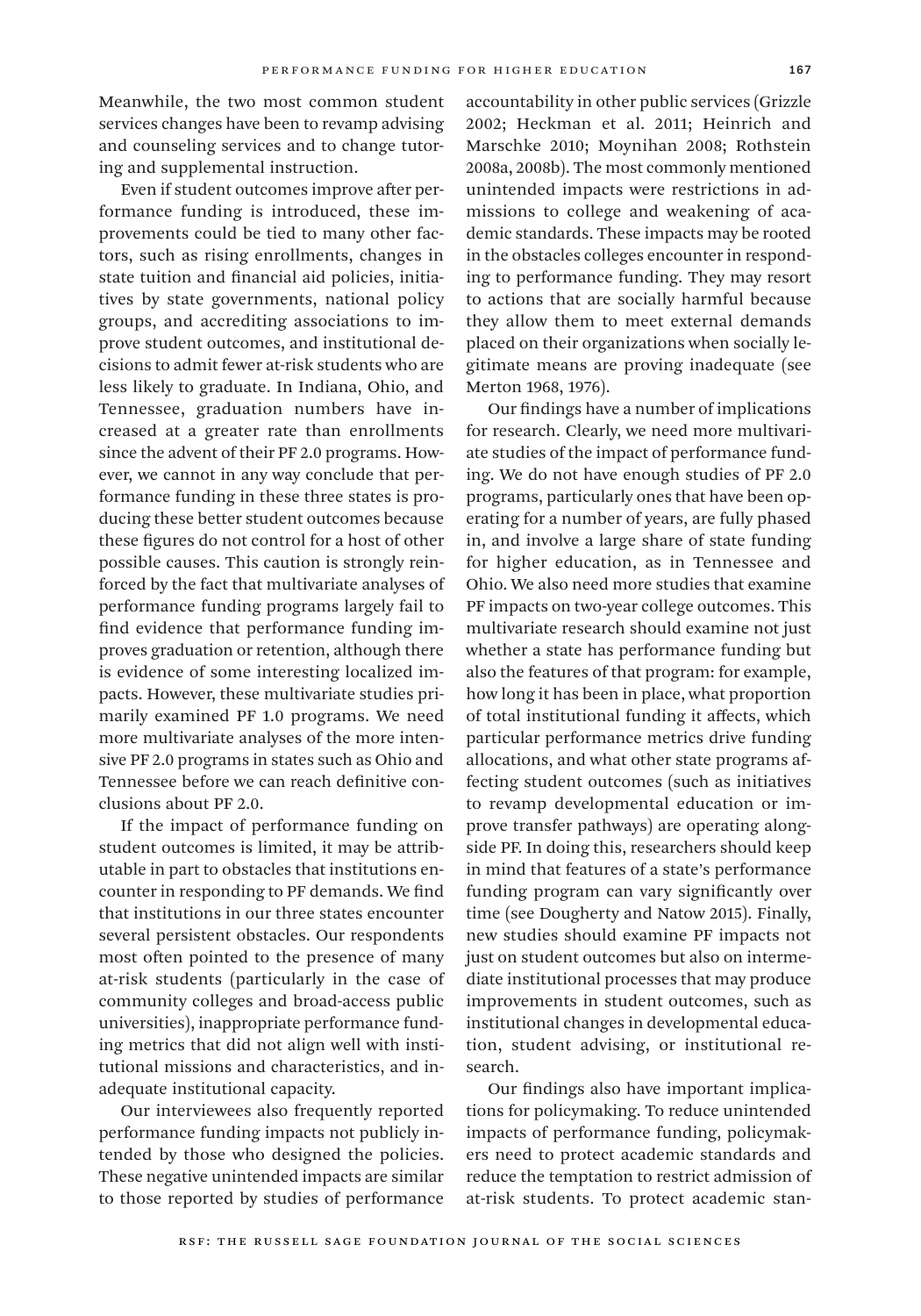dards, states and institutions can assess student learning, collect data on changes in degree requirements and course grade distributions, and survey faculty members to find out whether they are feeling pressure to weaken academic standards. To reduce restriction of student admissions, states should provide incentives for admitting and graduating at-risk students and compare only institutions with similar missions and student composition (Dougherty and Reddy 2013; Dougherty et al., forthcoming; Jenkins and Shulock 2013; and Shulock and Jenkins 2011). These efforts would be enhanced by those to overcome the obstacles institutions encounter in responding effectively to performance funding and lead them to be tempted to use illegitimate methods to be successful. States should aid colleges with many at-risk students to better meet the needs of their students, create performance indicators and measures that better align with institutional missions, and act strongly to improve the capacity of colleges to engage in organizational learning (for more, see Dougherty et al., forthcoming).

This is a particularly important time to reflect on performance funding for higher education. It is now operating in over thirty states, with more in prospect, and it comes with great expectations that it will significantly improve student outcomes. It has seized the attention of college administrators and faculty and spurred—along with other policy initiatives sizable changes in college academic and student-support policies, programs, and practices. At the same time, we do not have as yet conclusive evidence that performance funding does indeed improve student outcomes in any significant way. Moreover, we have evidence that it may produce troubling unintended impacts such as a weakening of academic standards and restrictions in the admission of less prepared and less advantaged students at a time of rising inequality in higher education. Clearly, performance funding deserves close attention both from policymakers and from researchers.

#### **REFERENCES**

Anderson, James E. 2014. *Public Policymaking*, 8th ed. Boston, Mass.: Wadsworth.

- Argyris, Chris, and Donald A. Schön. 1996. *Organizational Learning II: Theory, Methods, and Practice*. Reading, Mass.: Addison-Wesley.
- Baldwin, Christopher, Estela M. Bensimon, Alicia C. Dowd, and Lisa Kleiman. 2011. "Measuring Student Success." *New Directions for Community Colleges* 153(Spring): 75–88.
- Berkner, Lutz, and Susan Choy. 2008. *Descriptive Summary of 2003–04 Beginning Postsecondary Students: Three Years Later*. NCES 2008–174. Washington, D.C.: National Center for Education Statistics.
- Boatman, Angela. 2012. "Evaluating Institutional Efforts to Streamline Postsecondary Remediation: The Causal Effects of the Tennessee Developmental Course Redesign Initiative on Early Student Academic Success." *NCPR* working paper. New York: National Center for Postsecondary Research. Accessed February 23, 2016. [http://www](http://www.postsecondaryresearch.org/i/a/document/22651_BoatmanTNFINAL.pdf) [.postsecondaryresearch.org/i/a/document](http://www.postsecondaryresearch.org/i/a/document/22651_BoatmanTNFINAL.pdf)  [/22651\\_BoatmanTNFINAL.pdf.](http://www.postsecondaryresearch.org/i/a/document/22651_BoatmanTNFINAL.pdf)
- Burke, Joseph C., ed. 2002. *Funding Public Colleges and Universities: Popularity, Problems, and Prospects*. Albany: State University of New York Press.
- Burke, Joseph C., and Associates, eds. 2005. *Achieving Accountability in Higher Education: Balancing Public, Academic, and Market Demands*. San Francisco, Calif.: Jossey-Bass.
- Complete College America. 2013. "The Game Changers: Are States Implementing the Best Reforms to Get More College Graduates?" Washington, D.C.: Complete College America.
- Cragg, Michael. 1997. "Performance Incentives in the Public Sector: Evidence from the Job Training Partnership Act." *Journal of Law, Economics, and Organization* 13(1): 147–68.
- Dee, Thomas, and Brian Jacob. 2011. "The Impact of No Child Left Behind on Student Achievement." *Journal of Policy Analysis and Management* 30(3): 418–46.
- Deming, David J., Sarah Cohodes, Jennifer Jennings, and Christopher Jencks. 2013. "School Accountability, Postsecondary Attainment, and Earnings." *NBER* working paper no. 19444. Cambridge, Mass.: National Bureau of Economic Research.
- DiMaggio, Paul J., and Walter W. Powell. 1991. "The Iron Cage Revisited: Institutional Isomorphism and Collective Rationality in Organizational Fields." In *The New Institutionalism in Organizational Analysis*, edited by W. W. Powell and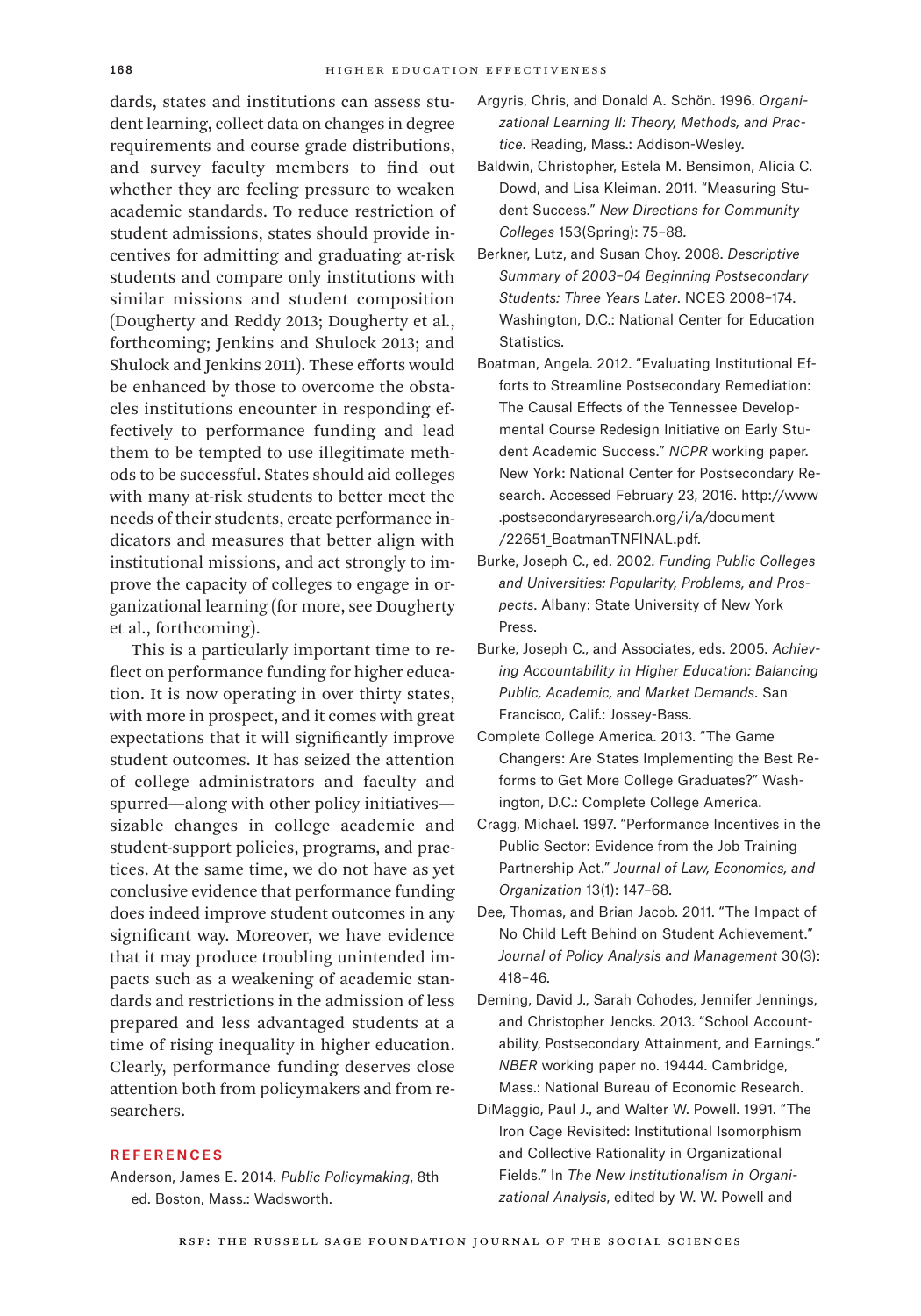P. J. DiMaggio. Chicago: University of Chicago Press.

- Dougherty, Kevin J., Sosanya M. Jones, Hana Lahr, Rebecca S. Natow, Lara Pheatt, and Vikash Reddy. 2014a. "Envisioning Performance Funding Impacts: The Espoused Theories of Action for State Higher Education Performance Funding in Three States." *CCRC* working paper no. 63. New York: Columbia University. Accessed February 23, 2016. [http://ccrc.tc.columbia.edu/publications](http://ccrc.tc.columbia.edu/publications/envisioning-performance-funding-impacts.html) [/envisioning-performance-funding-impacts.html.](http://ccrc.tc.columbia.edu/publications/envisioning-performance-funding-impacts.html)
- ———. 2014b. "Performance Funding for Higher Education: Forms, Origins, Impacts, and Futures." *Annals of the American Academy of Political and Social Science* 655(1): 163–84.
- ———. Forthcoming. *Performance Funding for Higher Education*. Baltimore, Md.: Johns Hopkins University Press.
- Dougherty, Kevin J., and Rebecca S. Natow. 2015. *The Politics of Performance Funding for Higher Education: Origins, Discontinuations, and Transformations.* Baltimore, Md.: Johns Hopkins University Press.
- Dougherty, Kevin J., and Vikash Reddy. 2013. *Performance Funding for Higher Education: What Are the Mechanisms? What Are the Impacts?* ASHE Higher Education Report. San Francisco, Calif.: Jossey-Bass.
- Dowd, Alicia C., and Vincent P. Tong. 2007. "Accountability, Assessment, and the Scholarship of 'Best Practice.'" In *Higher Education: Handbook of Theory and Research*, vol. 22, edited by J. C. Smart. Dordrecht: Springer.
- Erikson, Robert S., Gerald C. Wright, and John P. McIver. 2006. "Public Opinion in the States: A Quarter Century of Change and Stability." In *Public Opinion in State Politics*, edited by Jeffrey E. Cohen*.* Stanford, Calif.: Stanford University Press.
- Ewell, Peter T. 1999. "Linking Performance Measures to Resource Allocation: Exploring Unmapped Terrain." *Quality in Higher Education* 5(3): 191–209.
- Ferguson, Margaret. 2013. "Governors and the Executive Branch." In *Politics in the American States*, 10th ed., edited by Virginia Gray, Russell L. Hanson, and Thad Kousser. Washington, D.C.: CQ Press.
- Forsythe, Dall W., ed. 2001. *Quicker, Better, Cheaper? Managing Performance in American Government*. Albany, N.Y.: Rockefeller Institute Press.
- Gray, Virginia, Russell Hanson, and Thad Kousser,

eds. 2012. *Politics in the American States: A Comparative Analysis*, 10th ed. Washington, D.C.: CQ Press.

Grizzle, Gloria A. 2002. "Performance Measurement and Dysfunction: The Dark Side of Quantifying Work." *Public Performance and Management Review* 25(4): 363–69.

- Hamm, Keith E., and Gary F. Moncrief. 2013. "Legislative Politics in the States." In *Politics in the American States*, 10th ed., edited by Virginia Gray, Russell Hanson, and Thad Kousser. Washington, D.C.: CQ Press.
- Harnisch, Thomas L. 2011. "Performance-Based Funding: A Re-Emerging Strategy in Public Higher Education Financing." A Higher Education Policy Brief. Washington, D.C.: American Association of State Colleges and Universities.
- Heckman, James J., Carolyn J. Heinrich, Pascal Courty, Gerald Marschke, and Jeffrey Smith. 2011. *The Performance of Performance Standards*. Kalamazoo, Mich.: W. E. Upjohn Institute.
- Heckman, James J., Carolyn J. Heinrich, and Jeffrey Smith. 2011. "Do Short-Run Performance Measures Predict Long-Run Impacts?" In *The Performance of Performance Standards*, edited by James J. Heckman et al. Kalamazoo, Mich.: W. E. Upjohn Institute.
- Heinrich, Carolyn J., and Gerald Marschke. 2010. "Incentives and Their Dynamics in Public Sector Performance Management Systems*.*" *Journal of Policy Analysis and Management* 29(1): 183–208.
- Hillman, Nicholas W., Alisa F. Fryar, David A. Tandberg, and Valerie Crespin-Trujillo. 2015. "Evaluating the Efficacy of Performance Funding in Three States: Tennessee, Ohio, and Indiana." Unpublished paper. University of Wisconsin, Madison.
- Hillman, Nicholas W., David A. Tandberg, and Alisa H. Fryar. 2015. "Evaluating the Impacts of 'New' Performance Funding in Higher Education." *Educational Evaluation and Policy Analysis*. doi: 10.3102/0162373714560224.
- Hillman, Nicholas W, David A. Tandberg, and Jacob P. K. Gross. 2014. "Performance Funding in Higher Education: Do Financial Incentives Impact College Completions?" *Journal of Higher Education* 85(6): 826–57.
- Holbrook, Thomas M., and Raymond J. La Raja. 2013. "Parties and Elections." In *Politics in the American States*, 10th ed., edited by Virginia Gray, Russell L. Hanson, and Thad Kousser. Washington, D.C.: CQ Press.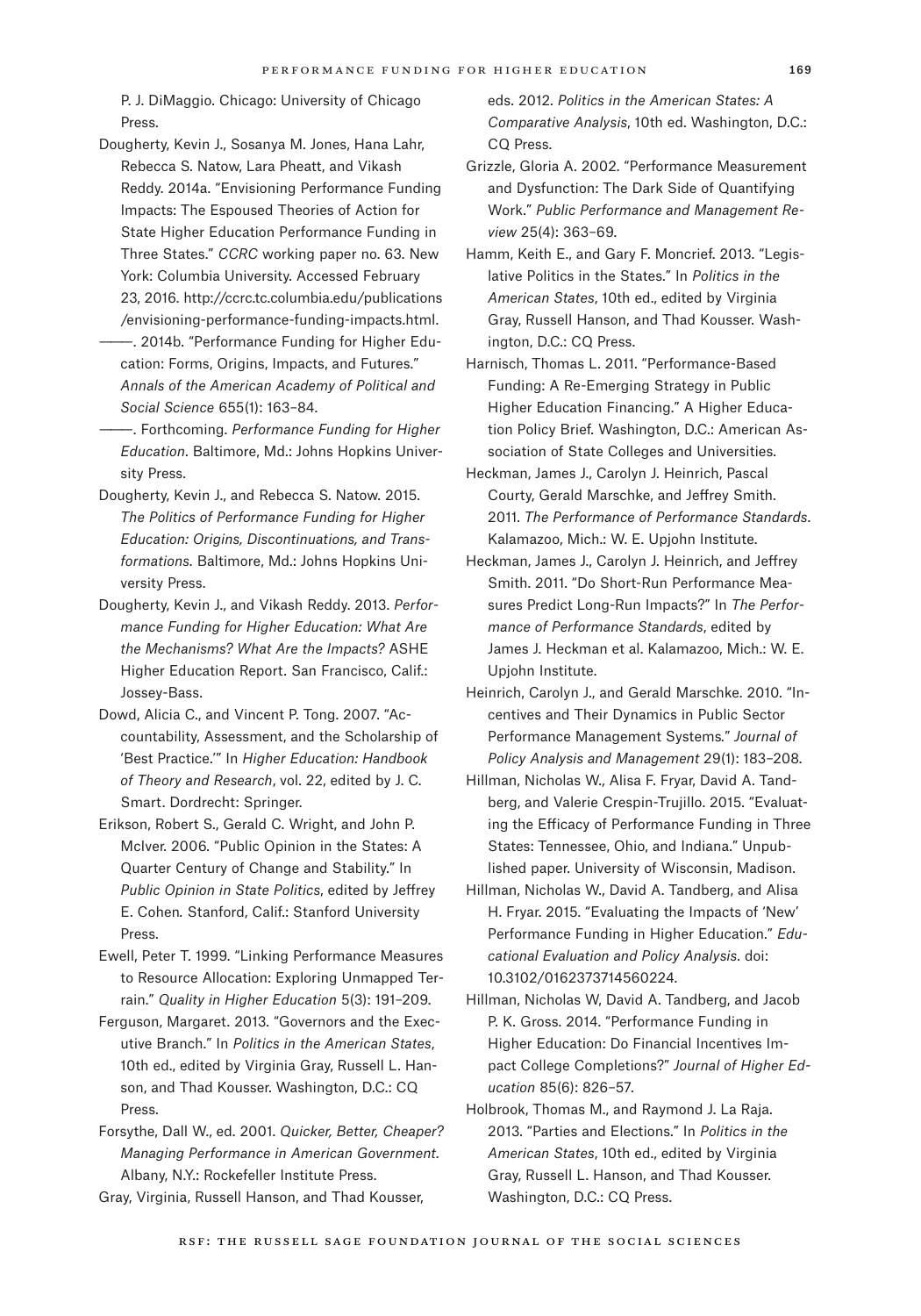- Honig, Meredith I. 2006. "Complexity and Policy Implementation: Challenges and Opportunities for the Field." In *New Directions in Education Policy Implementation: Confronting Complexity*, edited by Meredith I. Honig. Albany: State University of New York Press.
- Huang, Y. 2010. "Performance Funding and Retention Rates." Unpublished paper. Michigan State University.
- Ivy Tech Community College. 2014. "The Co-Requisite Initiative: An Initial Assessment of Its Impact at Ivy Tech Community College—Central Indiana Region." Presentation, March 25*.* Indianapolis, Ind.: Ivy Tech Community College. Accessed February 23, 2016. [https://s3.amazon](https://s3.amazonaws.com/jngi_pub/gce14/Co-Requisite+Initiative.pdf) [aws.com/jngi\\_pub/gce14/Co-Requisite+Initiative](https://s3.amazonaws.com/jngi_pub/gce14/Co-Requisite+Initiative.pdf)  [.pdf.](https://s3.amazonaws.com/jngi_pub/gce14/Co-Requisite+Initiative.pdf)
- Jenkins, Davis. 2011. "Redesigning Community Colleges for Completion: Lessons from Research on High-Performance Organizations." *CCRC* working paper no. 24. New York: Columbia University.
- Jenkins, Davis, and Nancy Shulock. 2013. "Metrics, Dollars, and Systems Change: Learning from Washington's Student Achievement Initiative to Design Effective Postsecondary Performance Funding Policies." State Policy Brief. New York: Columbia University, Teachers College, Community College Research Center.
- Jenkins, Davis, John Wachen, Colleen Moore, and Nancy Shulock. 2012. "Washington State Student Achievement Initiative Policy Study: Final Report." New York: Columbia University, Teachers College, Community College Research Center.
- Jones, Dennis P. 2013. "Outcomes-Based Funding: The Wave of Implementation." Indianapolis, Ind.: Complete College America. Accessed February 23, 2016. [http://www.completecollege.org/pdfs](http://www.completecollege.org/pdfs/Outcomes-Based-Funding-Report-Final.pdf) [/Outcomes-Based-Funding-Report-Final.pdf.](http://www.completecollege.org/pdfs/Outcomes-Based-Funding-Report-Final.pdf)
- Jones, Sosanya M., Kevin J. Dougherty, Jana Lahr, Rebecca S. Natow, Lara Pheatt, and Vikash Reddy. 2015. "Organizational Learning by Colleges Responding to Performance Funding: Deliberative Structures and Their Challenges." *CCRC* working paper no. 79. New York: Columbia University.
- Karen, David, and Kevin J. Dougherty. 2005. "Necessary But Not Sufficient: Higher Education as a Strategy of Social Mobility." In *Higher Education and the Color Line*, edited by Gary Orfield, Patri-

cia Marin, and Catherine Horn. Cambridge, Mass.: Harvard Education Press.

- Kerrigan, Monica R. 2010. "Data-Driven Decision Making in Community Colleges: New Technical Requirements for Institutional Organizations." EdD diss., Columbia University, Teachers College, New York.
- Kezar, Adrianna. 2005. "What Campuses Need to Know About Organizational Learning and the Learning Organization." *New Directions for Higher Education* 131(Autumn): 7–22.
- ———. 2012. "Organizational Change in a Global, Postmodern World." In *The Organization of Higher Education: Managing Colleges for a New Era*, edited by M. Bastedo. Baltimore, Md.: Johns Hopkins University Press.
- Kezar, Adrianna, William J. Glenn, Jaime Lester, and Jonathan Nakamoto. 2008. "Examining Organizational Contextual Features That Affect Implementation of Equity Initiatives." *Journal of Higher Education* 79(2): 125–59.
- Lahr, Hana, Lara Pheatt, Kevin J. Dougherty, Sosonya M. Jones, Rebecca S. Natow, and Vikash Reddy. 2014. "Unintended Impacts of Performance Funding on Community Colleges and Universities in Three States." *CCRC* working paper no. 78*.* New York: Columbia University.
- Lake, Tim, Chris Kvam, and Marsha Gold. 2005. "Literature Review: Using Quality Information for Health Care Decisions and Quality Improvement." Cambridge, Mass.: Mathematica Policy Research.
- Lambert, Lance. 2015. "State Funding Pushes Up College Standards: Ohio's New Funding Formula Puts a Premium on 'College-Ready' High School Graduates." *Dayton Daily News*, August 22.
- Lane, Jason E., and Jussi A. Kivisto. 2008. "Interests, Information, and Incentives in Higher Education: Principal-Agent Theory and Its Potential Applications to the Study of Higher Education Governance." In *Higher Education: Handbook of Theory and Research*, edited by J. C. Smart. New York: Springer.
- Larocca, Roger, and Douglas Carr. 2012. "Higher Education Performance Funding: Identifying Impacts of Formula Characteristics on Graduation and Retention Rates." Paper presented to the Western Social Science Association Annual Conference. Oakland, Mich.: Oakland University.
- Lumina Foundation. 2009. "Four Steps to Finishing First: An Agenda for Increasing College Produc-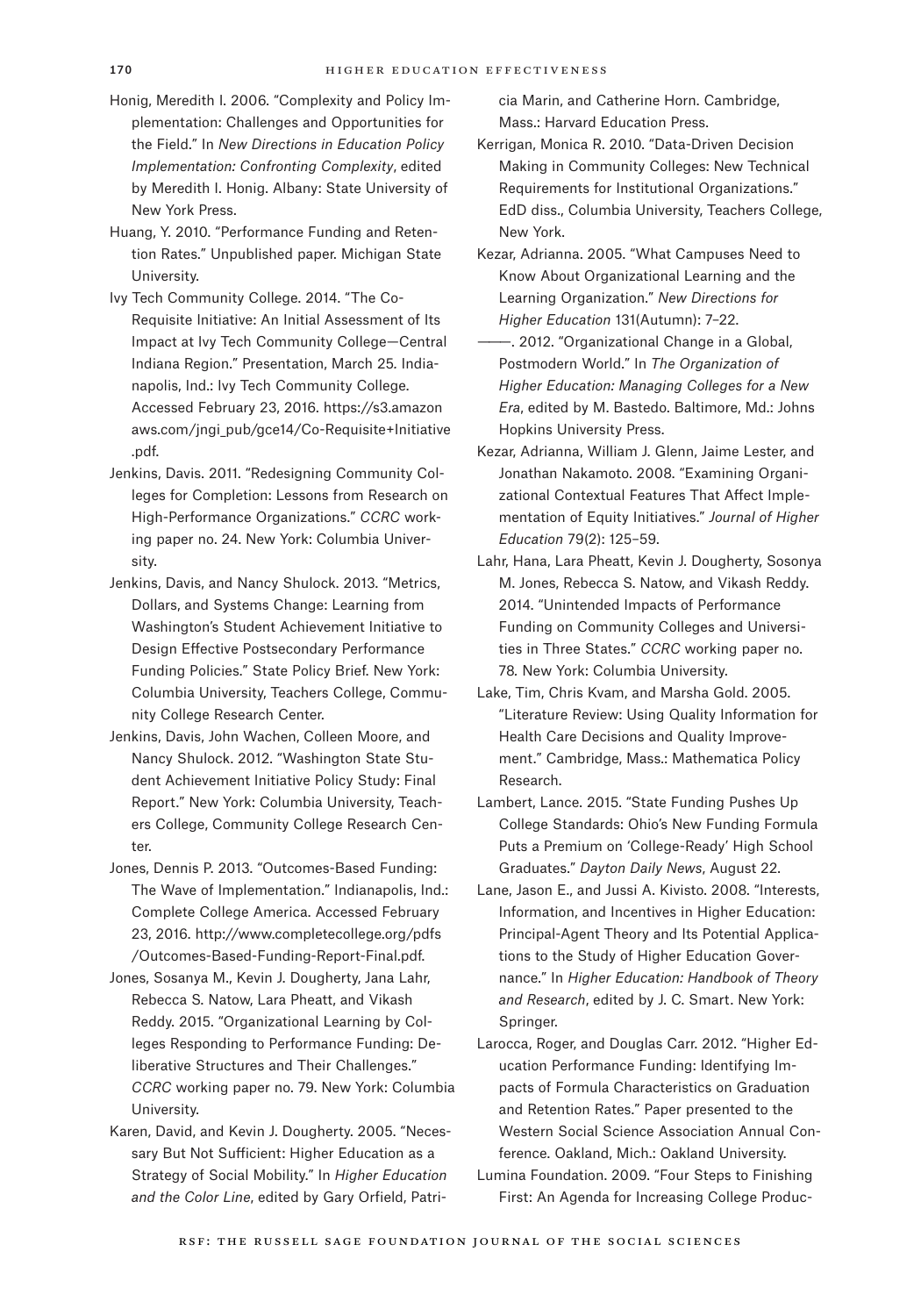tivity to Create a Better-Educated Society." Indianapolis, Ind.: Lumina Foundation. Accessed February 23, 2016. [http://www.luminafoundation](http://www.luminafoundation.org/publications/Four_Steps_to_Finishing_First_in_Higher_Education.pdf) .org/publications/Four Steps to Finishing First in Higher Education.pdf.

- Marsh, Julie A., Matthew G. Springer, Daniel F. Mc-Caffrey, Kun Yuan, Scott Epstein, Julia Koppich, Nidhi Kalra, Catherine DiMartino, and Art Peng. 2011. *A Big Apple for Educators: New York City's Experiment with Schoolwide Performance Bonuses.* Santa Monica, Calif.: RAND Corp.
- Massy, William F. 2011. "Managerial and Political Strategies for Handling Accountability." In *Accountability in Higher Education*, edited by B. Stensaker and L. Harvey. New York: Routledge.
- McDonnell, Lorraine M., and Richard F. Elmore. 1987. "Getting the Job Done: Alternative Policy Instruments." *Educational Evaluation and Policy Analysis* 9(2): 133–52.
- McGuinness, Aims C., Jr. 2003. "Models of Postsecondary Education Coordination and Governance in the States." StateNote Report. Denver, Colo.: Education Commission of the States.
- Merton, Roberty K. 1968. *Social Theory and Social Structure*, revised and enlarged ed. New York: Free Press.
- ———. 1976. *Sociological Ambivalence and Other Essays*. New York: Free Press.
- Mettler, Suzanne. 2014. *Degrees of Inequality: How the Politics of Higher Education Sabotaged the American Dream*. New York: Basic Books.
- Mica, Adrianna, Arkadiusz Peisert, and Jan Winczorek, eds. 2012. *Sociology and the Unintended*. New York: Peter Lang.
- Moynihan, Daniel P. 2008. The *Dynamics of Performance Management: Constructing Information and Reform*. Washington, D.C.: Georgetown University Press.
- National Conference of State Legislatures. 2015. "Performance-Based Funding for Higher Education." Accessed December 16, 2015. [http://www](http://www.ncsl.org/research/education/performance-funding.aspx) [.ncsl.org/research/education/performance-fund](http://www.ncsl.org/research/education/performance-funding.aspx)  [ing.aspx.](http://www.ncsl.org/research/education/performance-funding.aspx)
- Natow, Rebecca S., Lara Pheatt, Kevin J. Dougherty, Sosanya M. Jones, Hana Lahr, and Vikash Reddy. 2014. "Institutional Changes to Organizational Policies, Practices, and Programs Following the Adoption of State-Level Performance Funding Policies." *CCRC* working paper no. 76. New York: Columbia University.

Nodine, Thad, Andrea Venezia, and Kathy Bracco.

2011. "Changing Course: A Guide to Increasing Student Completion in Community Colleges." San Francisco: WestEd. Accessed February 23, 2016. [http://knowledgecenter.completion](http://knowledgecenter.completionbydesign.org/sites/default/files/changing_course_V1_fb_10032011.pdf) [bydesign.org/sites/default/files/changing\\_](http://knowledgecenter.completionbydesign.org/sites/default/files/changing_course_V1_fb_10032011.pdf) [course\\_V1\\_fb\\_10032011.pdf.](http://knowledgecenter.completionbydesign.org/sites/default/files/changing_course_V1_fb_10032011.pdf)

- Ohio Board of Regents. 2013. "Draft State Share of Instruction FY2014 with FY2013 Actuals." Columbus.: Ohio Board of Regents.
- Pfeffer, Jeffrey, and Gerald Salancik. 1978. *The External Control of Organizations*. New York: Harper & Row.
- Pheatt, Lara, Hana Lahr, Kevin J. Dougherty, Sosanya M. Jones, Rebecca S. Natow, and Vikash Reddy. 2014. "Obstacles to the Effective Implementation of Performance Funding: A Multi-State Cross-Case Analysis." *CCRC* working paper no. 77. New York: Columbia University.
- Postsecondary Analytics. 2013. *What's Working? Outcomes-Based Funding in Tennessee*. Washington, D.C.: HCM Associates.
- Quint, Janet C., Shanna S. Jaggars, D. Crystal Byndloss, and Asya Magazinnik. 2013. *Bringing Developmental Education to Scale: Lessons from the Developmental Education Initiative*. New York: MDRC. Accessed February 23, 2016. [http://www](http://www.mdrc.org/sites/default/files/Bringing percent20Developmental percent20Education percent20to percent20Scale percent20FR.pdf) [.mdrc.org/sites/default/files/Bringing percent](http://www.mdrc.org/sites/default/files/Bringing percent20Developmental percent20Education percent20to percent20Scale percent20FR.pdf) [20Developmental percent20Education per](http://www.mdrc.org/sites/default/files/Bringing percent20Developmental percent20Education percent20to percent20Scale percent20FR.pdf) [cent20to percent20Scale percent20FR.pdf.](http://www.mdrc.org/sites/default/files/Bringing percent20Developmental percent20Education percent20to percent20Scale percent20FR.pdf)
- Radin, Beryl A. 2006. *Challenging the Performance Movement: Accountability, Complexity, and Democratic Values*. Washington, D.C.: Georgetown University Press.
- Reddy, Vikash, Hana Lahr, Kevin J. Dougherty, Sosanya M. Jones, Rebecca S. Natow, and Lara Pheatt. 2014. "Policy Instruments in Service of Performance Funding: A Study of Performance Funding in Three States." *CCRC* working paper no. 75. New York: Columbia University.
- Reindl, Travis, and Dennis P. Jones. 2012. "Raising the Bar: Strategies for Increasing Postsecondary Educational Attainment with Limited Resources." Presentation to the NGA National Summit on State Government Redesign. Washington, D.C. (December 5, 2012).
- Reindl, Travis, and Ryan Reyna. 2011. "From Information to Action: Revamping Higher Education Accountability Systems." Washington, D.C.: National Governor's Association. Accessed February 23, 2016. [http://www.nga.org/files/live/sites](http://www.nga.org/files/live/sites/NGA/files/pdf/1107C2Calif.CTIONGUIDE.PDF) [/NGA/files/pdf/1107C2Calif.CTIONGUIDE.PDF.](http://www.nga.org/files/live/sites/NGA/files/pdf/1107C2Calif.CTIONGUIDE.PDF)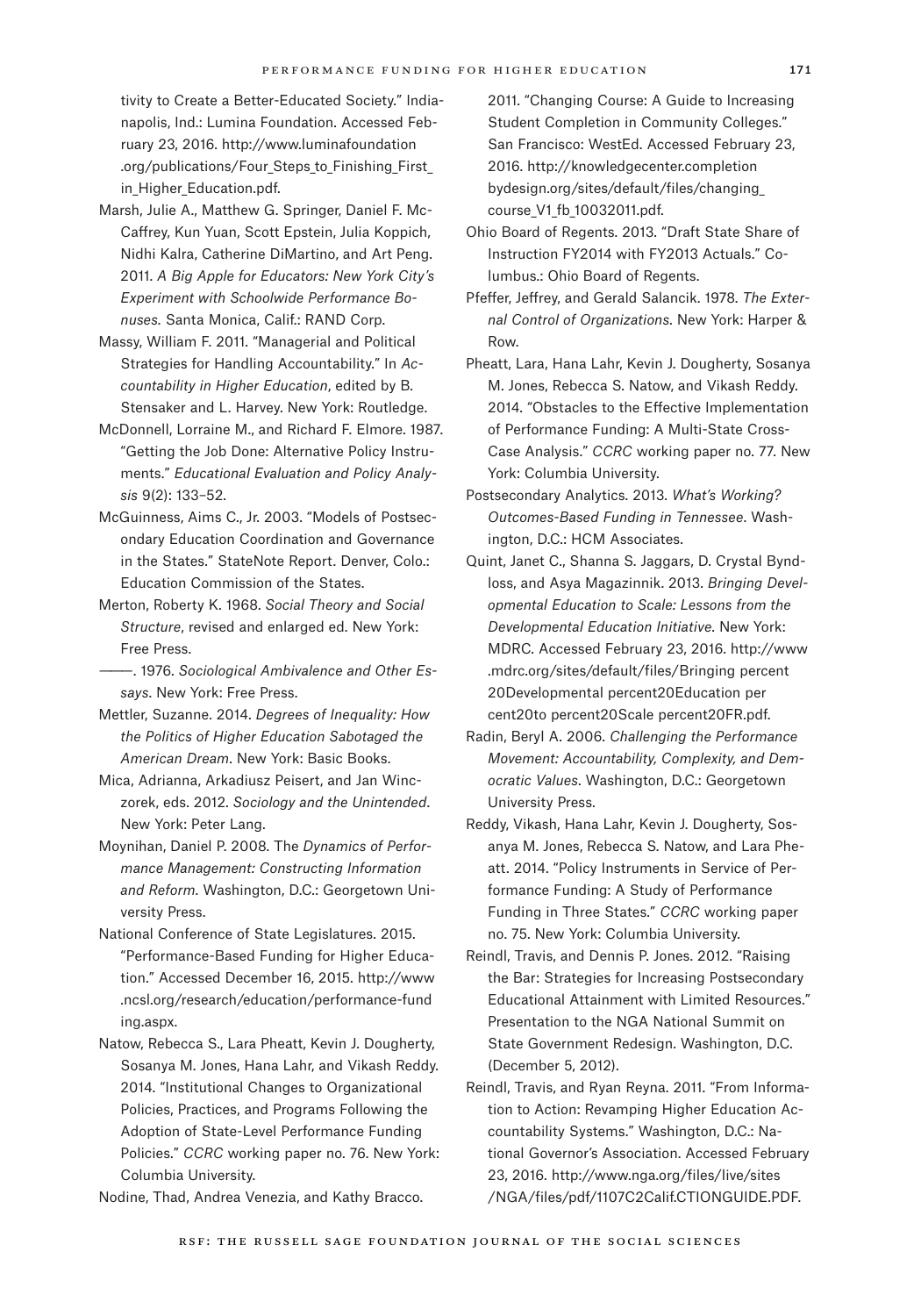- Rothstein, Richard. 2008a. *Grading Education: Getting Accountability Right*. New York: Teachers College Press.
- ———. 2008b. "Holding Accountability to Account: How Scholarship and Experience in Other Fields Inform Exploration of Performance Incentives in Education." Working paper no. 2008–04. Washington, D.C.: Economic Policy Institute. Accessed February 23, 2016. [http://www.epi.org/publication](http://www.epi.org/publication/wp_accountability/) [/wp\\_accountability/.](http://www.epi.org/publication/wp_accountability/)
- Rouse, Cecilia E., Jane Hannaway, Dan Goldhaber, and David Figlio. 2007. "Feeling the Florida Heat? How Low-Performing Schools Respond to Voucher and Accountability Pressure." Washington, D.C.: Urban Institute.
- Rutherford, Amanda, and Thomas Rabovsky. 2014. "Evaluating Impacts of Performance Funding Policies on Student Outcomes in Higher Education." *The Annals of the American Academy of Political and Social Science* 655(1): 185–206.
- Rutschow, Elizabeth Z., Lashawn Richburg-Hayes, Thomas Brock. Genevieve Orr, Oscar Cerna, Dan Cullinan, Monica R. Kerrigan, Davis Jenkins, Susan Gooden, and Kasey Martin. 2011. *Turning the Tide: Five Years of Achieving the Dream in Community Colleges.* New York: MDRC.
- Sanford, Thomas, and James M. Hunter. 2011. "Impact of Performance Funding on Retention and Graduation Rates." *Educational Policy Analysis Archives* 19(33): 1–30.
- Shin, Jung-Cheol. 2010. "Impacts of Performance-Based Accountability on Institutional Performance in the U.S." *Higher Education* 60(1): 47– 68.
- Shin, Jung-Cheol, and Sande Milton. 2004. "The Effects of Performance Budgeting and Funding Programs on Graduation Rate in Public Four-Year Colleges and Universities." *Education Policy Analysis Archives* 12(22): 1–26.
- Shulock, Nancy, and Davis Jenkins. 2011. "Performance Incentives to Improve Community College Completion: Learning From Washington State's Student Achievement Initiative." A State Policy Brief. New York: Columbia University, Teachers College, Community College Research Center. Accessed February 23, 2016. [http://ccrc](http://ccrc.tc.columbia.edu/publications/performance-incentives-college-completion.html) [.tc.columbia.edu/publications/performance](http://ccrc.tc.columbia.edu/publications/performance-incentives-college-completion.html)  [-incentives-college-completion.html.](http://ccrc.tc.columbia.edu/publications/performance-incentives-college-completion.html)
- Snyder, Martha J. 2011. "Role of Performance Funding in Higher Education's Reform Agenda: A

Glance at Some State Trends." Presentation given at the Annual Legislative Institute on Higher Education, National Conference of State Legislatures. Denver, Colo. (October 2011).

- ———. 2015. "Driving Better Outcomes: Typology and Principles to Inform Outcomes-Based Funding Models." Washington, D.C.: HCM Strategists.
- State of Tennessee. 2010. "Complete College Tennessee Act of 2010." Tenn. Stat. 2010. Nashville: Tennessee Higher Education Commission. Accessed December 16, 2015. [http://www.tn.gov](http://www.tn.gov/thec/topic/complete-college-tn-act) [/thec/topic/complete-college-tn-act.](http://www.tn.gov/thec/topic/complete-college-tn-act)
- Stecher, Brian, and Sheila N. Kirby, eds. 2004. *Organizational Improvement and Accountability: Lessons for Education from Other Sectors.* Santa Monica, Calif.: RAND Corp.
- Tandberg, David A, and Nicholas W. Hillman. 2014. "State Higher Education Performance Funding: Data, Outcomes, and Causal Relationships." *Journal of Education Finance* 39(3): 222–43.
- Tandberg, David A., Nicholas W. Hillman, and Mohamed Barakat. 2014. "State Higher Education Performance Funding for Community Colleges: Diverse Effects and Policy Implications." *Teachers College Record* 116(12): 1–31.
- Tennessee Higher Education Commission. 2011a. "Outcomes Formula Technical Details." Presentation. Nashville (May 17, 2011). Accessed December 16, 2015. [http://slideplayer.com/slide/4021](http://slideplayer.com/slide/4021430/) [430/.](http://slideplayer.com/slide/4021430/)
- ———. 2011b. "Outcomes Based Funding Formula." Accessed December 16, 2015. [http://tn.gov](http://tn.gov/thec/article/2010-2015-funding-formula) [/thec/article/2010-2015-funding-formula.](http://tn.gov/thec/article/2010-2015-funding-formula)
- Umbricht, Mark R., Frank Fernandez, and Justin C. Ortagus. 2015. "An Examination of the (Un)Intended Consequences of Performance Funding in Higher Education*." Educational Policy*: 1—31. doi: 10.1177/0895904815614398.
- U.S. Census Bureau. 2012. *Statistical Abstract of the United States, 2012*. Washington, D.C.: Government Printing Office. Accessed February 23, 2016. [https://www.census.gov/library/publica](https://www.census.gov/library/publications/2011/compendia/statab/131ed.html) [tions/2011/compendia/statab/131ed.html.](https://www.census.gov/library/publications/2011/compendia/statab/131ed.html)
- Wells, Susan J., and Michelle Johnson-Motoyama. 2001. "Selecting Outcome Measures for Child Welfare Settings: Lessons for Use in Performance Management." *Children and Youth Services Review* 23(2): 169–99.
- Witham, Keith A., and Estela M. Bensimon. 2012. "Creating a Culture of Inquiry Around Equity and